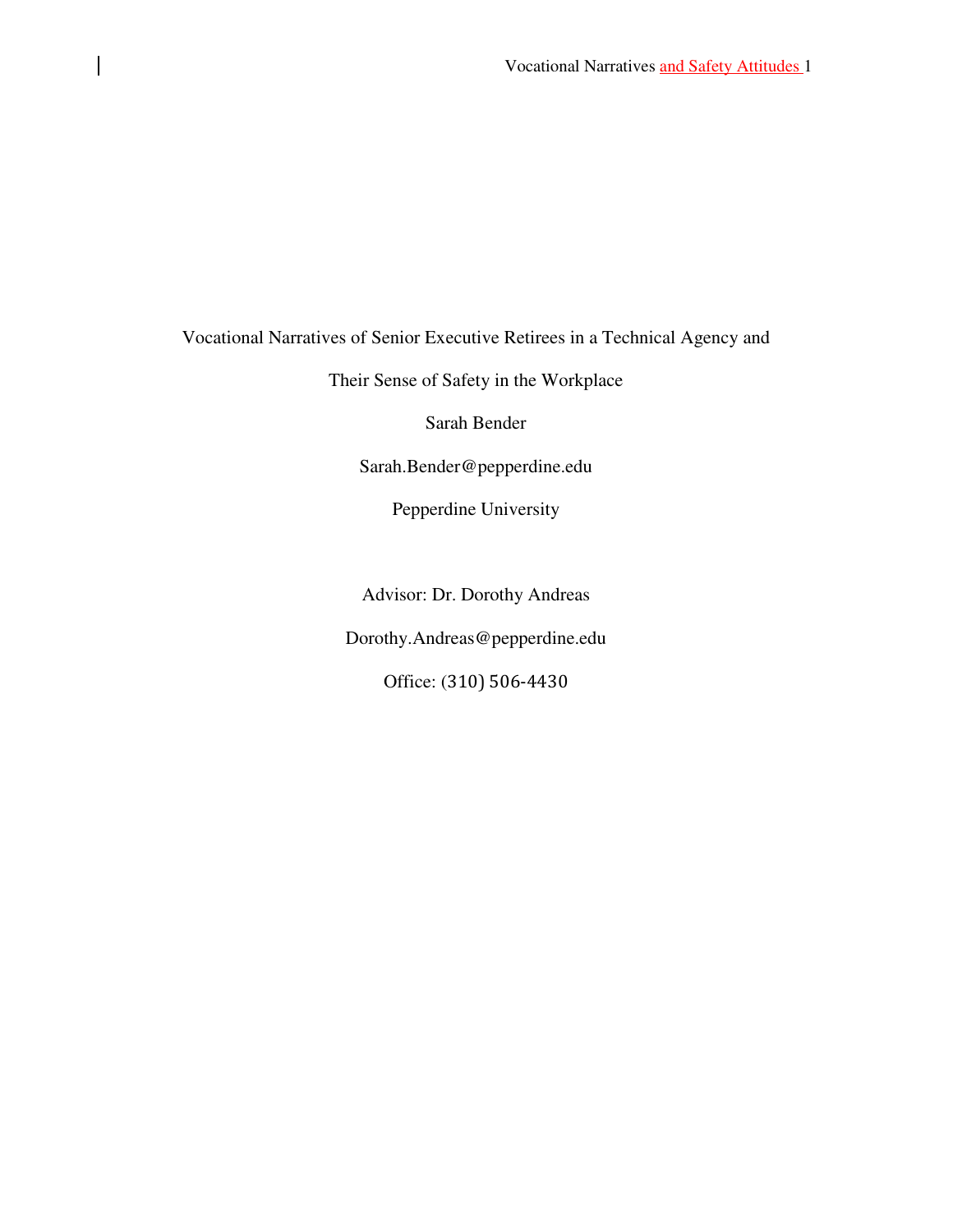Ensuring the safe operation of a high-reliability organization is no simple feat (Myers & McPhee, 2006). There are several different aspects that go into making sure that an organization is being operated in a culture that promotes safety and mindfulness (García-Herrero, Mariscal, Gutiérrez, & Toca-Otero, 2013; Novak & Sellnow, 2009). Senior executive regulators play a large role in encouraging an organization's healthy safety culture as they are charged with spreading ideals throughout the industry, along with their legal responsibilities (Hale, Guldenmund, van Loenhout, & Oh, 2010). Additionally, these senior executives are responsible to implement regulatory practices that satisfy the risk tolerance of the community, utilize appropriate methodologies to measure tolerable risk levels, and verify resources available to the industry (Ash, 2010). Decisions concerning safety have been found to be extra-scientific, involving political and social judgments in addition to scientific beliefs (Silva et al., 2007).

 While research has been conducted on safety and risk management in technical agencies as well as vocational histories of senior executives, little research has been done to determine how a senior executive's vocation narrative helps him or her develop a safety mindset. An individual's vocational *history* collects data from the individual's perspective covering his or her work history and career story (Harrow & Mole, 2005). What is unique about a vocational *narrative*, however, is that is allows the respondents to use language to construct their accounts of their career. Therefore, the stories chosen and the words used are unique to each individual and reveal what they found to be significant throughout their career story (Rasmussen, 2013). This analysis of vocational narratives allows us to discover the key events and experiences that lead to developing a safety mindset—the goal of this study. Given this goal, a few questions are relevant: What does it mean to have a safety mindset? Do common experiences exist in the process of developing a safety mindset? What does a person need to do in order to develop sense of safety in the workplace? From those inquiries came our guiding research question: How does the vocational history of a senior government executive in a technical agency help contribute to his or her sense of safety and risk management?

**Literature Review**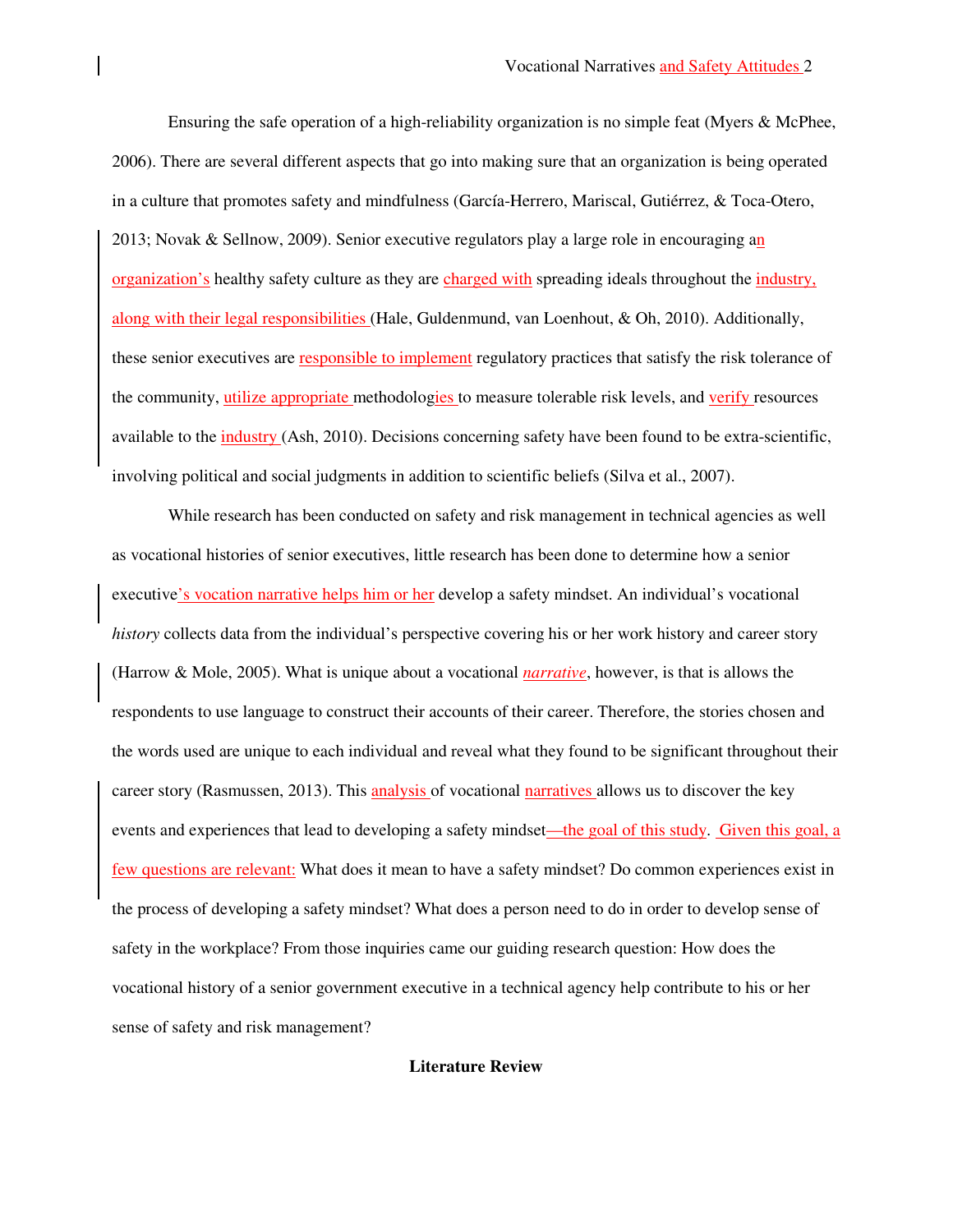While safety and reliability are key operational concerns of many large organizations much is left undiscovered as to its relation to management and vocational histories (Zanko & Dawson, 2012). Connecting these concepts will provide insight as to what experiences and characteristics are necessary in developing a safety mindset. In high-reliability organizations, such as the Nuclear Regulatory Commission (NRC), safety as it pertains to **protecting** the surrounding community as well as the more immediate concern of the safety of nuclear power plant workers is an essential area of importance. The responsibility of implementing and enforcing safety regulations rely on the organizations' senior executives and the safety culture that they encourage (Shrader-Frechetter & Cooke, 2004; Garcia-Herrero et al., 2013). Research shows that often, a person's decisions regarding safety and the organization he works for come from his own personal social, political, and epistemological predispositions as well as his commitment to the pertaining sector (Silva et al., 2007; Harrow & Mole, 2005). These factors are a product of both the organizational culture from which a person is a part of and from personal vocational histories. Though many studies have shown that effective organizational culture practices have improved workplace safety (Zanko & Dawson, 2012), and others have shown the effects of career trajectories on sectorial commitment (Harrow & Mole, 2005), few explain how these two things relate to one another. This study explores the relationship between a senior executive's vocational history in a technical agency and his sense of safety and risk management in safety-crucial organizations. The results of this study will contribute to the knowledge of occupation health and safety management in high-risk technologies. It will also contribute to the knowledge of developing an understanding for the need of safety measures within the workplace.

### **Safety Culture and High Reliability Organizations**

 Safety in the workplace requires the awareness and care for several different aspects of safety. Careful and meticulous monitoring of the human systems and technology in powerful, industrial organizations is crucial to ensuring safety management (Barbour & Gill, 2013). Positive safety culture and mindfulness can be viewed as two related and interwoven aspects of a safety-conscious organization.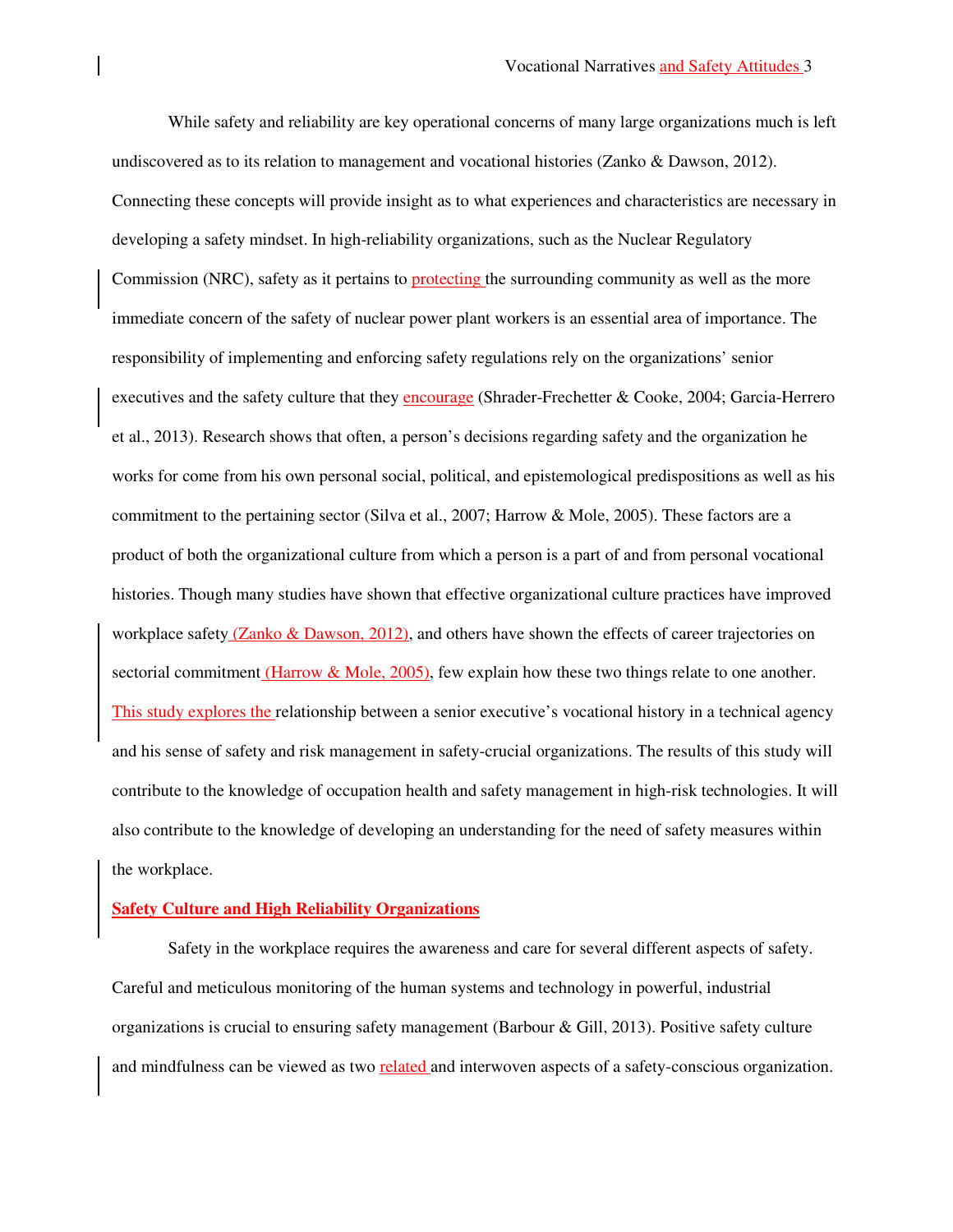Safety culture, defined by Garcia-Herrero et al. (2013) is "that assembly of characteristics and attitudes in organizations and individuals which establishes that, as an overriding priority, nuclear plant safety issues receive the attention warranted by their significance" (p. 85). The International Atomic Energy Agency (IAEA) listed these five aspects as: (a) safety is a clearly recognized value, (b) accountability for safety is clear,  $(c)$  safety is integrated into all the activities of the organization,  $(d)$ leadership for safety is clear, and (e) safety is learning driven (IAEA, 2006). These five characteristics help assure that there is a positive safety culture within the organization.

Similarly, high reliability organizations enact collective mindfulness by focusing on successes, reluctance to simplifying interpretations, sensitivity to operations, commitment to resilience, and appreciation for expertise (Novak & Sellnow, 2009). This collective mindfulness was shown to be positively correlated to the practices of receiving information, sending information, organizational openness and foreground training; all practices that create engagement, representation, and information flow (Novak & Sellnow, 2009). Comparatively, the perception that an individual could influence outcomes in the workplace had an inverse relationship with collective mindfulness (Novak & Sellnow, 2009). Together, collective mindfulness and a positive safety culture led to combating mindlessness and organizational risk factors leading to workplace accidents (Novak & Sellnow, 2009; Garcia-Herrero et al., 2013).

Within the nuclear industry specifically, communication of safety concerns is key (Barbour  $\&$ Gill, 2013). Though nuclear power plants are privately owned and operated, the NRC oversees operations to ensure that they are being operated safely and within federal regulations. NRC staff on site at the plants and in the NRC regional offices partake in day-to-day status meetings involving the inspections and observations related to safety oversight (Barbour & Gill, 2013). These meetings were characterized as mundane, lacking the environment for storytelling, very structured and serious, and lacking in sarcasm or participants taking the seriousness of safety lightly. This final attribute influenced the others in a way that contributed to strong safety culture and collective mindfulness within the NRC (Barbour & Gill, 2013; Garcia-Herrero et al., 2013; Novak & Sellnow, 2009).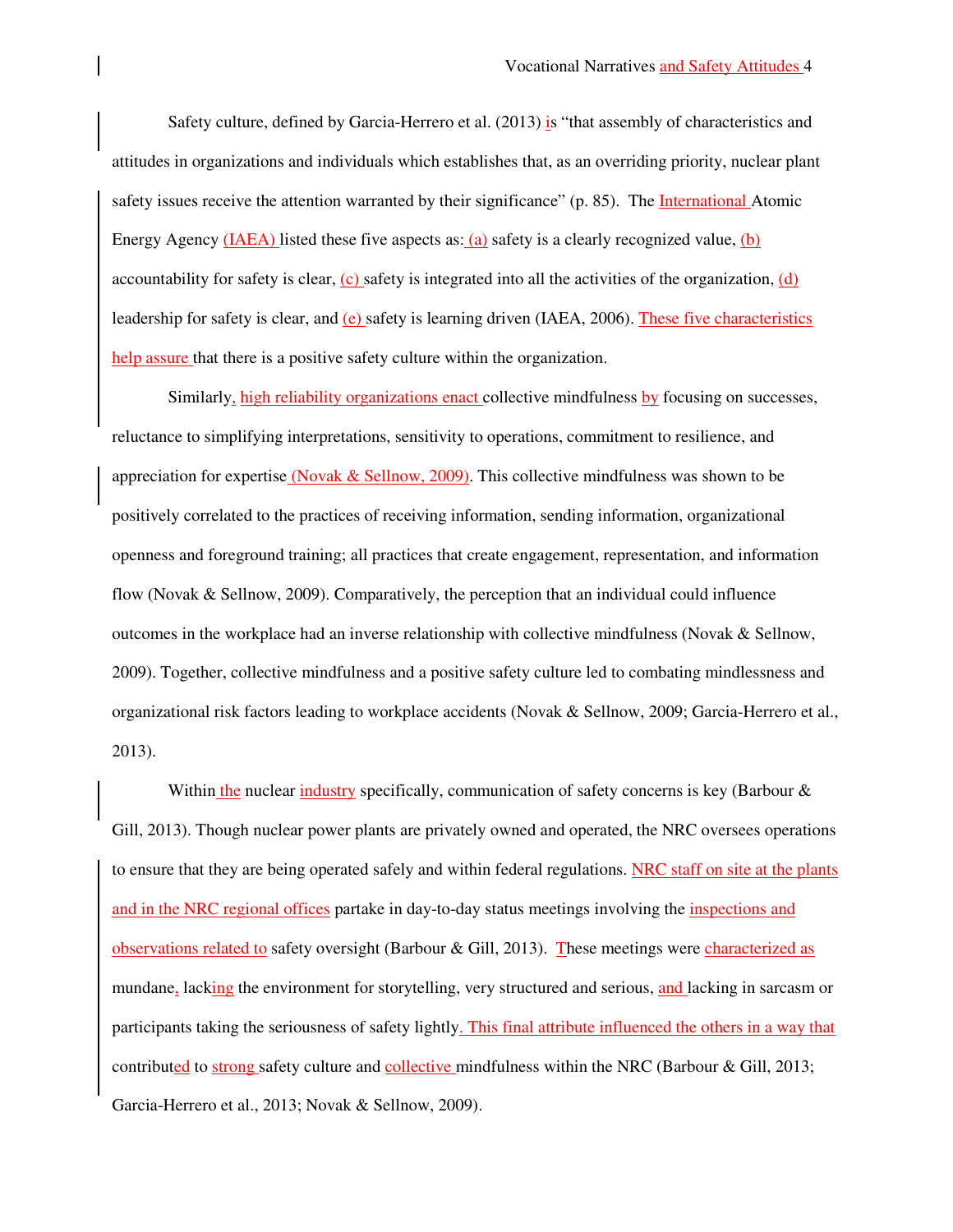While safety is important in every workplace, it is especially relevant in high-reliability organizations and settings like that of nuclear industry. Highly interdependent workgroups can be considered high-reliability organizations since these group functions to help members avoid injury or accidents (Myers & McPhee, 2006). Workgroup assimilation is an important process to facilitate the processes of trust development, coordination of activities, and cohesive work coordination. Assimilation occurs through a worker's involvement in the organization, trustworthiness, commitment to the group, and acceptance into the group (Myers & McPhee, 2006). Acculturation, as defined by a person's accepting of the organization's culture, norms and values and adapting in order to integrate into the culture, was shown to be a predictor of all four assimilation outcomes in a study done by Myers & McPhee (2006), emphasizing the importance of a person's commitment to the organization. Interdependence of the workgroups comes into play during daily activity and routine when workers run through operations and oversight of the nuclear power plant facility. With each member's own personal safety at a potential risk, the workers are co-reliant and responsible for one another thus, again, emphasizing the importance of communication for achieving high reliability.

#### **Vocational Narratives**

The way in which a person tells his or her vocational narrative has implications to how he or she performs. By learning of a person's objective work history as it relates to their subjective career story, patterns and practices emerge revealing underlying sociostructural relations (Harrow & Mole, 2005). In this vein, vocational narratives have the potential to reveal how individuals develop their sense of safety in the workplace.

A study by Harrow and Mole (2005) grouped senior executives' career approaches into three categories describing their commitment to their current sector: vocation, professional-managerial, and contingent. This commitment, as defined as a person's "identification with a target and willingness to work on its behalf" (Myers & McPhee, 2006) is crucial not only in understanding a person's linear progression within the field, but also in understanding his assimilation and attachment to the organization's purpose. Those whose commitment was characterized as vocational were entirely sector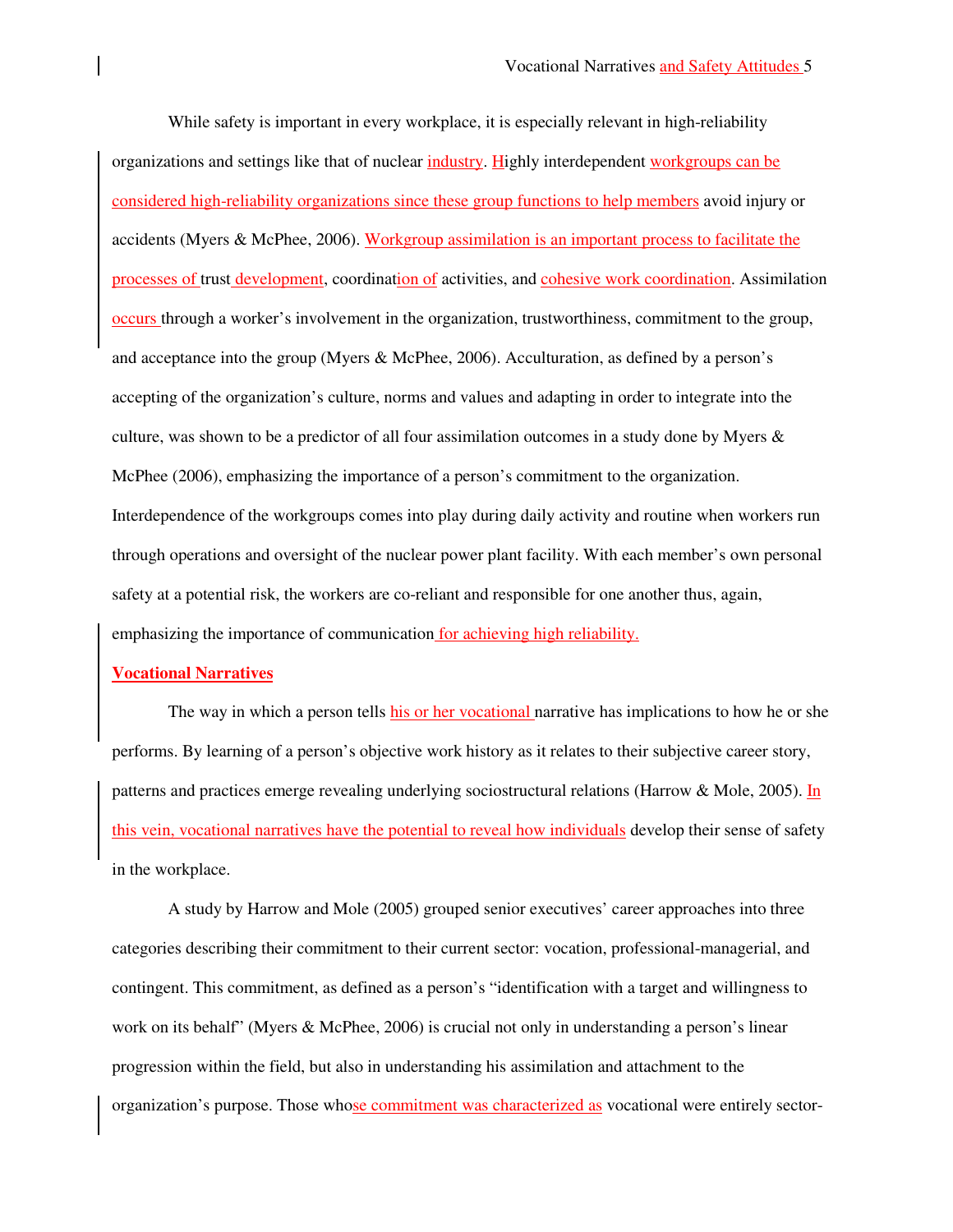oriented. Those whose commitment was characterized as professional-managerial possessed skills and abilities that were best for progression within the sector. Those whose commitment was characterized as contingent came upon the sector and had limited commitment to it (Harrow & Mole, 2005). Characteristically, those in the vocational category had a planned career in the sector and made a conscious decision to join and have planned their future accordingly (Harrow & Mole, 2005). Those in the professional-managerial category are committed to their sector and to career progression within the sector (Harrow & Mole, 2005). These two categories are what may be expected of a senior executive in any sector, though there still exist some who become arise to the position through uncharacteristic routes and would not limit their future career choice to the sector (Harrow & Mole, 2005). Often, the more committed to a sector, the more motivated a person is to progress within their field of work (Harrow & Mole, 2005). Commitment is also key in strengthening a safety culture (Garcia-Herrero et al., 2013). As mentioned previously, commitment is one of the key factors in assimilation, a process necessary for interdependent groups in high-reliability organizations (Myers & McPhee, 2006). However, commitment is also an important factor in ensuring the success of safety in a high-reliability organization (Zanko  $\&$ Dawson, 2012). Vocational narratives are one way to understand how sector commitment is developed through different career trajectories.

A senior executive in the NRC possesses a unique career trajectory. The NRC itself is a structural, hierarchical organization with the five commissioners at the top of the chain who are appointed directly by the President of the United States and confirmed by the U.S. Senate. Monitoring the regional office are the senior regional and regional inspectors of each plant. Following those offices are the positions of branch chief, senior project engineer and project engineers, as well as other technical staff and workers (Barbour & Gill, 2013). Like most organizations, a person rarely starts with much political power or influence, but instead they must work their way up through experience, expertise, and leadership dexterity. Those people who do continue to work their way through the sector through promotions are assumed to know what it means to have a safety mindset, as they are trusted with the responsibility of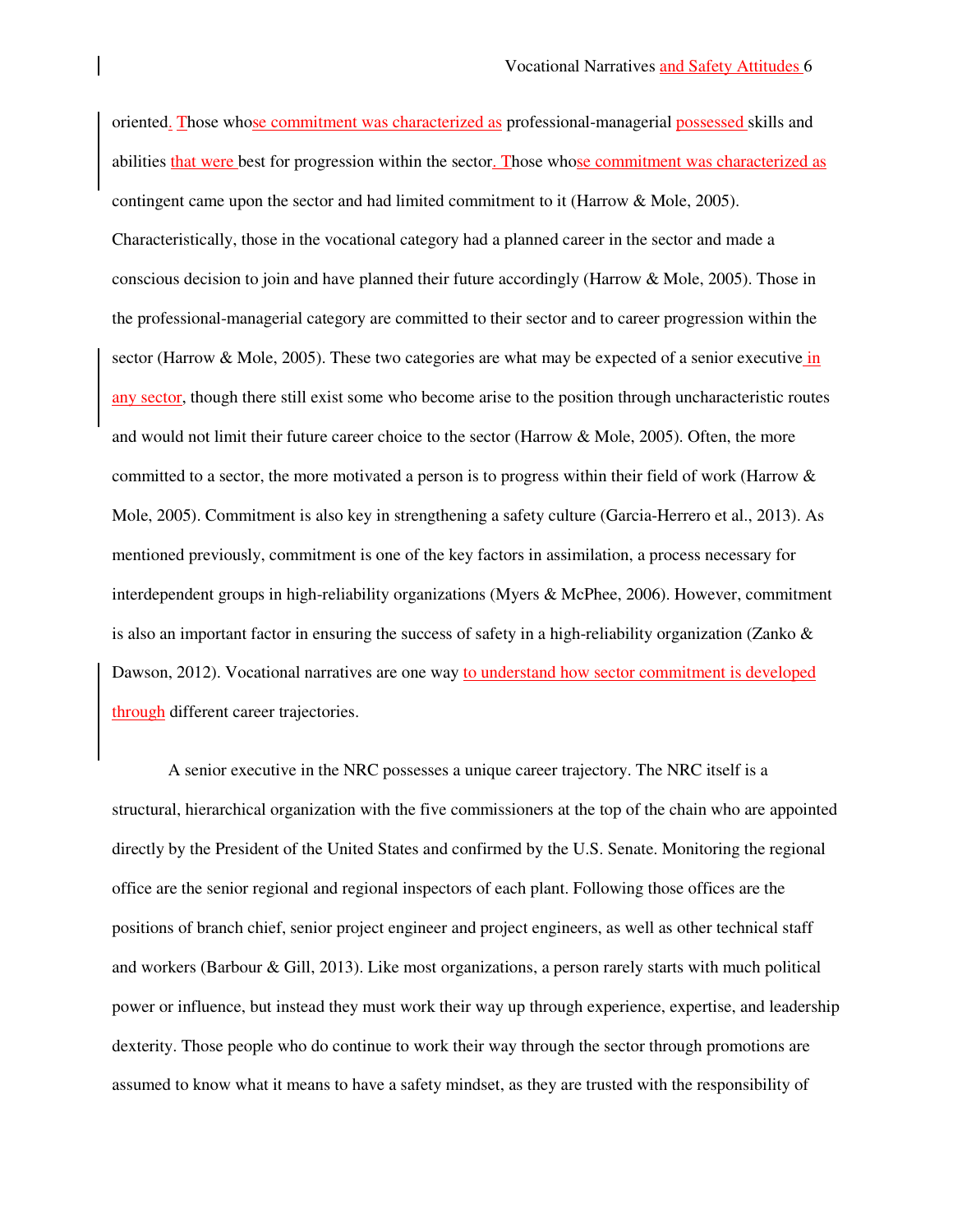overseeing nuclear power plant operations. While the end result (commitment to safety) may be the same for many senior executives within the NRC, the path to get there undoubtedly varies from person to person.

Defined as a career identity, a person's own telling of their professional background is derived from his previous work-related experiences and is comprised of his attributes, beliefs, values and motives (LaPointe, 2010). A career narrative is not merely the particular role that a person has had over the course of his work history, but it is co-constructed, socially situated and performed in interaction (LaPointe, 2010). Told first-hand, it is "a practice of articulating and performing identity positions in narrating career experiences" (LaPointe, 2010, p. 2). It is a way to connect the subjective career that ascribes meaning to career events with the objective career (LaPointe, 2010). The stories in which a person chooses to relate in their career narrative is also important. As Harrow & Mole (2005) explain, "the meaning of career to individuals is constantly being constructed, deconstructed, and reconstructed in the light of both personal and organizational change," and so how a person defines their career and the stories they choose to relate gives insight to their current personal values, as changed over time (p. 80). Referred to as positioning, people can adopt, resist and offer the subject positions made available in discourses, allowing them to create categories to position themselves in thus creating their own identities (LaPointe, 2010). In dealing with risk specifically, it has been found that a person may deal with dilemmas by naming others as responsible for health and safety risks, by personally accepting responsibility as a "risky" worker, or through different rationalities such as environmental and behavioral reasons (Rasmussen, 2013). Rasmussen (2013) argues the importance of examining the attribution of causes for safety risks and measures, as well as the naming conventions a participant uses within their own narrative, as formed and negotiated through social interactions, not as something that exists objectively. Thus, a person's career identity tells the meaning that he or she has drawn from their vocational history and the safety values they possess.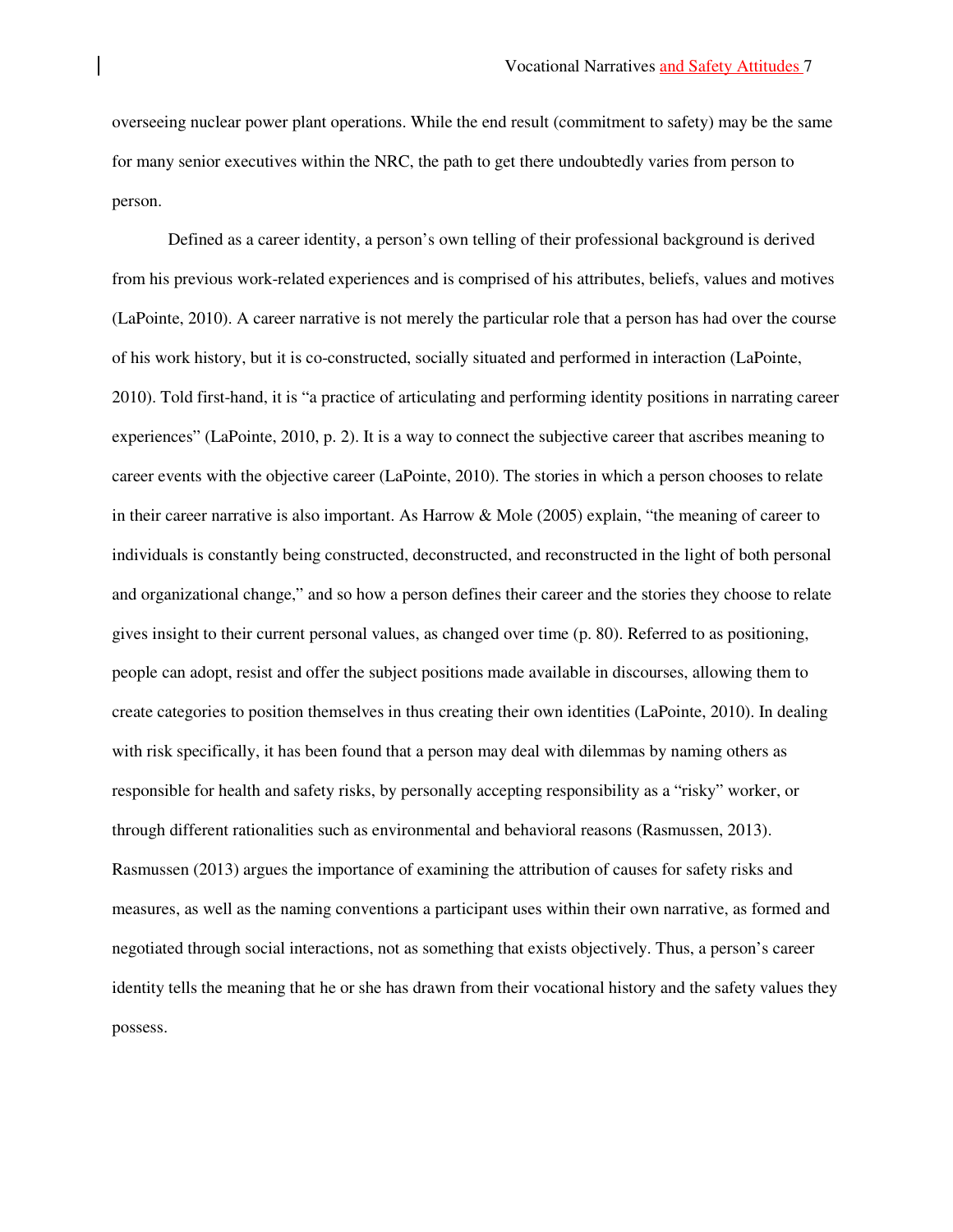By closely examining a person's own career narrative then, it may become more evident as to which values and beliefs matter as it pertains to nuclear safety, and in what way (Silva et al., 2007). When concerned with safety and risk management, there are several different factors that come into play including scientific evidence, reasoning, and social and political judgment (Silva et al., 2007). Additionally, those who work with the Nuclear Regulatory Commission are faced with decisions affecting their workers, the environment and the surrounding community (Ash, 2010). The decisions include are based off of things concerning the public perception of risk and safety, the environmental effects of the nuclear radiation, the financial accountability of the plant, and the possible long-term affects of every party involved (Ash, 2010). Regulatory practices enforced by senior executives within the NRC must satisfy the risk tolerance of the community, the methodology that is used to measure tolerable risk levels, and the resources available to the agency (Ash, 2010). At the same time however, these executives must also rely on their own good judgment that is a product of their experience, scientific knowledge, social and political judgment (Silva et al., 2007). When decisions are made and safety interventions or new policies are put into place, a study by Hale et al. (2010) found that the most successful ones are accompanied by energy and support, empowerment of the workforce, motivating managers, and a planned, systematic approach.

This responsibility falls into the hands of upper management, or the senior executives. Being able to identify how they characterize their own positioning within their career narratives will give insight to how they have formed their sense of safety in the work place. Given the importance of upper management's safety attitudes on operational performance and the importance of vocational history on safety attitudes, the main research question for this study is as follows: How does the vocational history of a senior government executive in a technical agency help contribute to his or her sense of safety and risk management?

#### **Methods**

In a manner similar to Harrow & Mole (2005), this study focuses on the senior executives within a single field of work, in contrast to a wider workforce career study. Specifically, we chose the Nuclear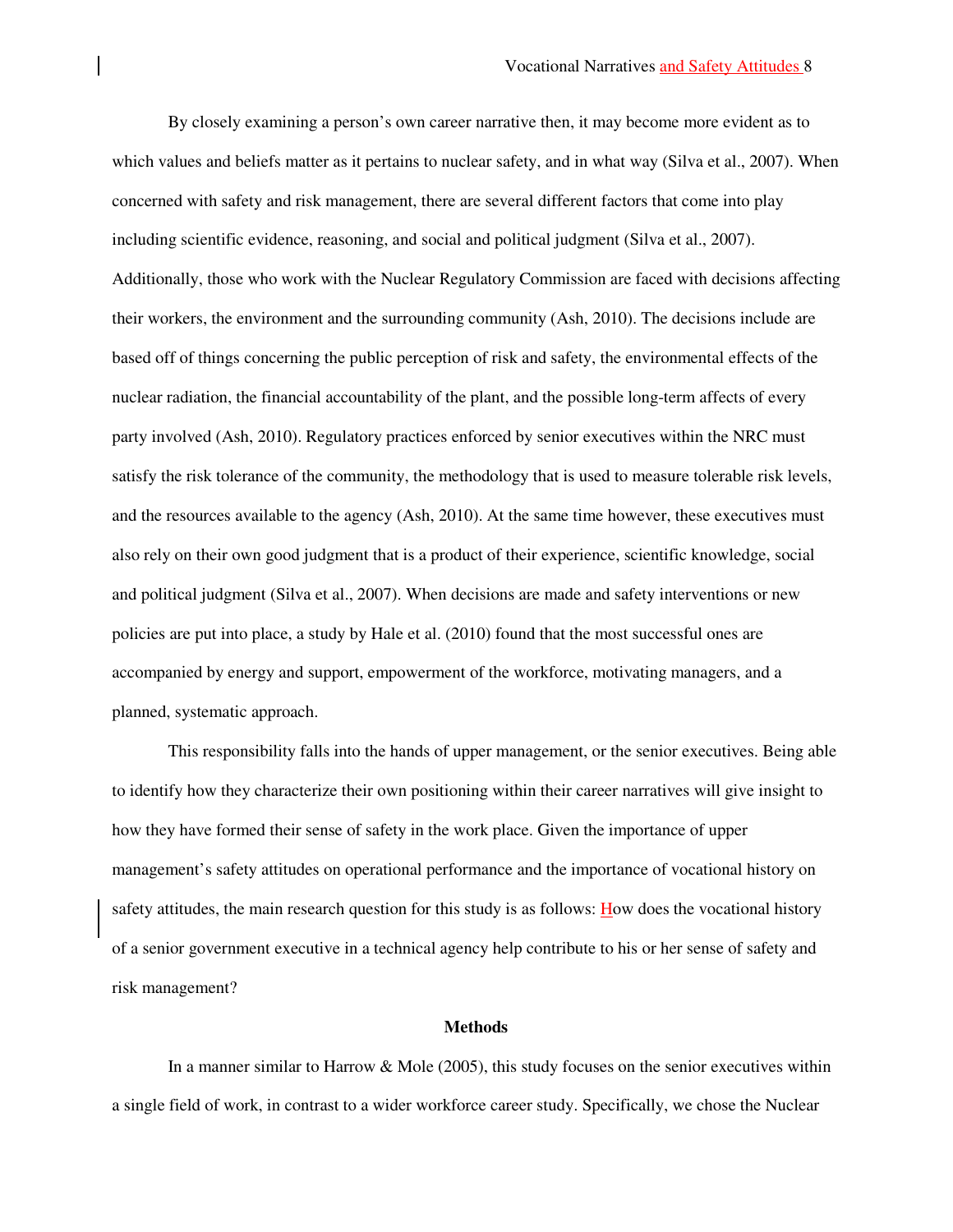Regulatory Commission because it is a technical agency that oversees the operations of privately run nuclear power plants to ensure that they are operated safely and within federal regulations and therefore is concerned with safety and risk management. This study chose to interview senior executives for the interest in their longevity with the NRC, their long career history, and involvement in the nuclear industry. They may also be seen as the ideal case for a safety mindset based off of their compliance to the NRC mission: "to ensure the safe use of radioactive materials for beneficial civilian purposes while protecting people and the environment" (USNRC). By reaching the status of a senior executive it may be assumed that people in positions senior to the respondents of this study agreed that they had internalized the mission of the NRC. The study is an exploratory pilot study, and was conducted in a qualitative manner. The qualitative method was ideal for this study because the hope was to gain a better understanding of the respondents' experiences, values, and perspectives as they relate to workplace safety through stories, accounts, and explanations.

All research protocols received approval from the university's Institutional Review Board. We did not offer direct incentive for participation, but participants were offered information about the findings of the study. All interviews were done over the phone, as the respondents live in all different parts of the country, and it was most convenient for both parties. All interviews were audio recorded, with the individual consent of each respondent. Participants  $(N= 9)$  in this study were senior executive retirees from the Nuclear Regulatory Commission. Being already a small population to pool from, our participants were all male, college graduates. The number of years each participant worked for the NRC varied from 20-44 years, with the average and median number being 30 years. All of the respondents are relatively recent retirees from the NRC, with some having retired only last year (2013) to others having retired as far back as 1998. Even after retirement, however, most respondents stayed active working with nuclear power as a consultant or other related type of profession. Participants were found using snowball sampling since NRC executive retirees are tightly networked.

Data was collected using interviews in order to obtain the respondents' personal accounts of their career histories and to gain insight into how their safety mindset was developed. Like that of LaPointe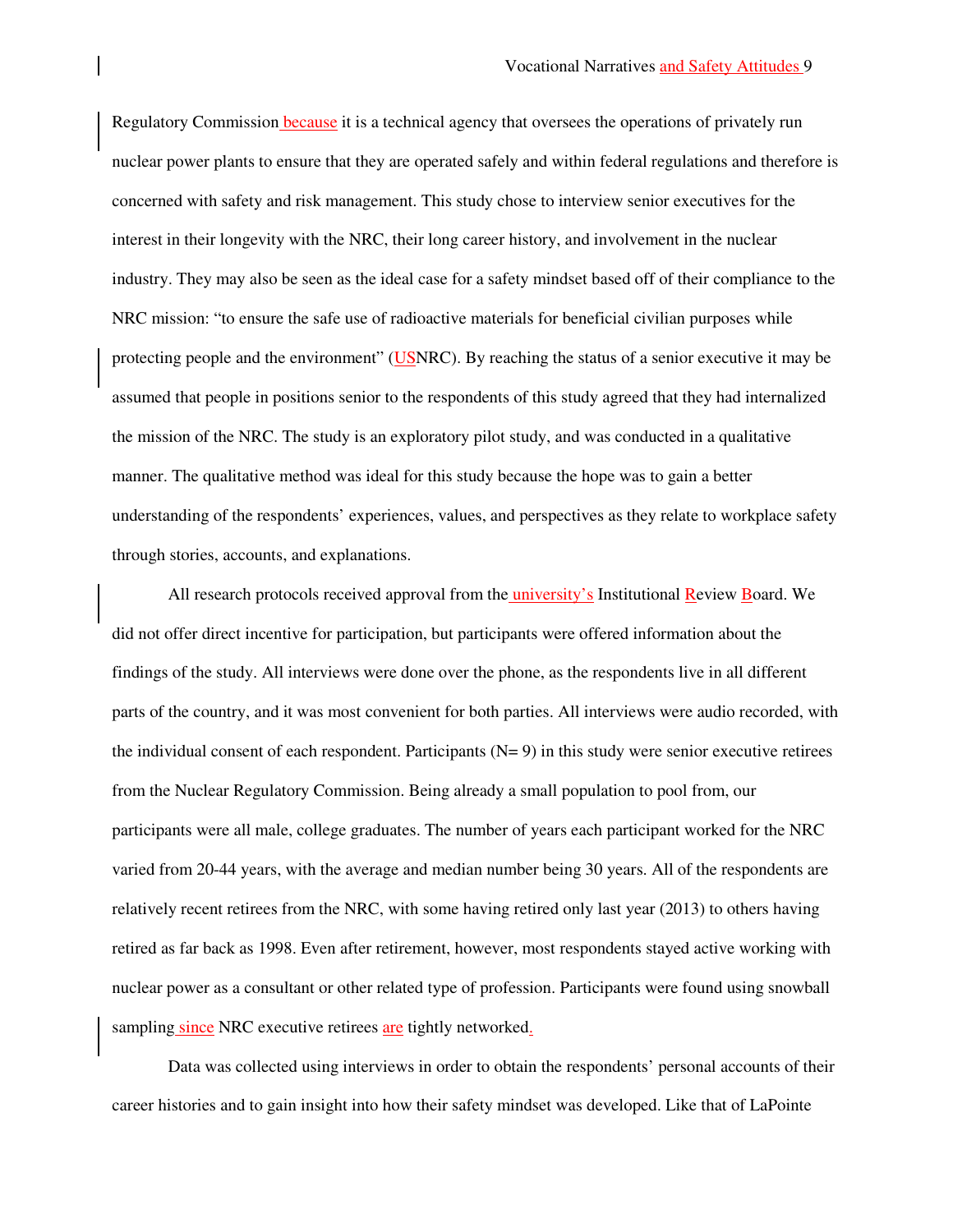(2010), the interviews were mainly unstructured conversation, aside from the set of questions meant to ensure topics of safety and career history were covered, "providing for an occasion for narrating experiences and doing identity work" (p. 4). Specifically, the interview approach was of the narrative style (Lindlof & Taylor, 2011). A pilot interview was first conducted with a person of similar technical background to that of the respondents. Then, similar to the methods used by Rasmussen (2013), an interview manual was used loosely by the interviewer, with descriptive, generic, exemplifying and comparative questions. Interviews were conducted with the nine respondents with nondirective questions addressing personal background, nuclear power plant experience, various events throughout the respondent's career with the NRC, memorable moments concerning safety, and advice for others in the field. The respondents were assured that they could speak openly and freely, as their interviews are to remain anonymous. Interview questions were divided into six categories: career chapters, key events, significant people, ideal scripts, stresses and problems, and themes (McAdams, 1997). The interviews lasted in length from 67 to 204 minutes, with the average interview lasting 119 minutes. Interviews were then transcribed word-for-word using a professional transcription service. Of these double-spaced, interview transcripts the shortest was 30 pages and the longest was 66 pages, with an average of 44.3 pages. During the interview, notes, memos, and thoughts were jotted down to refer to later while coding.

 Data was then analyzed through thematic content analysis using Atlas.ti software. Our research question focused on the elements of a vocational history and how it relates to safety and risk management, therefore coding is necessary to find the common trends and themes (Lindlof & Taylor, 2011). The analysis included two stages of coding: open coding and axial coding. During the open coding, the transcripts were read through several times in order to make sense of what was being said, and the meaning that emerged from the data. Based on the review of literature, a set of codes and themes were generated as a starting point, but the analysis open to Inductively creating new codes. All codes were then cross-coded during the axial coding in which relationships were identified among the open codes, and existing connections were found and characterized (Lindlof & Taylor, 2011). Like the study done by Barbour & Gill (2013), the analysis of the transcripts meant to find reoccurring themes or phrases within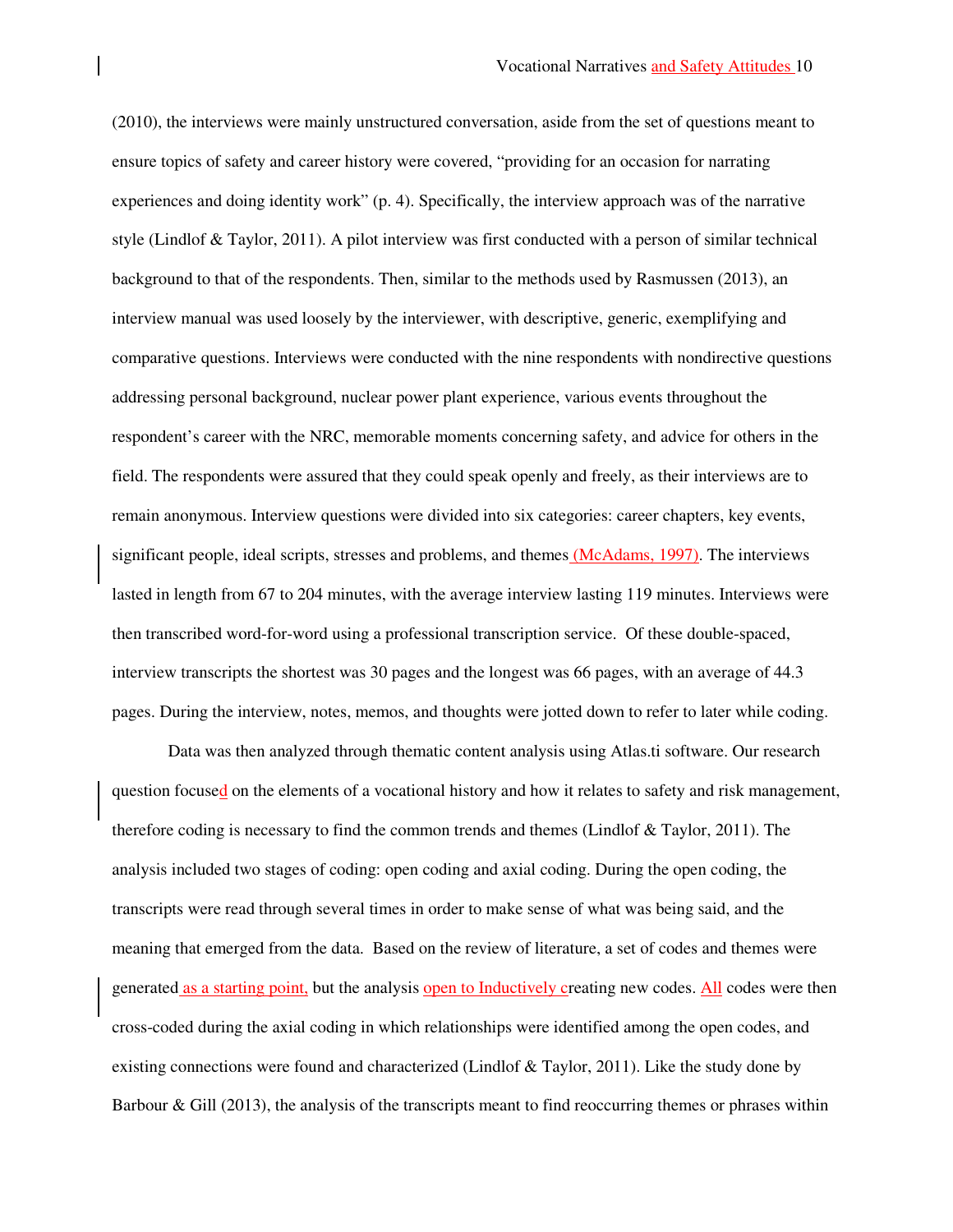all the career narratives of the senior executives. Similar to Rasmussen (2013), attention was paid to the way in which the respondents used language to construct their accounts of different events throughout their vocational histories.

### **Results**

The interview transcripts for the eight senior chief executives presented an interesting picture of trials, tensions, leadership, and learning. In answering the question, "How does the vocational history of a senior government executive in a technical agency help contribute to his sense of safety and risk management?" this study found twelve reoccurring themes. Identifying how senior government executives characterize their own positioning within their career narratives helps give insight to how they formed their sense of safety in the work place. Three overarching, connecting themes emerged: "Learning from Careful Reflection," "Expecting Exemplary Behavior and Work", and "Managing People in High Stress Situations." These themes characterize the importance of sensemaking, lived experience and communication, and the importance as their role as a regulator.

#### **Learning from Careful Reflection**

The theme "Learning from Careful Reflection" is made up of the sub-themes "Making a Mistake," "At the Mercy of Technology," "Being Unprepared," and "Learning from Fear". Through their long careers, participants were able to not only play the role of a senior executive, but also of a student that learns from the events and people around them. By reflecting upon their previous experiences and being able to explain their own definition of safety through a sense-making process, these NRC executives have developed a mindfulness that is essential in achieving higher levels of safety performance (Zanko & Dawson, 2012). Participant C best exemplifies this concept:

So, you basically discuss the problem that everybody has all over the country. And so you become a repository of those experiences either by sharing it from others that share it with you, by reading about it, by discussing it. And you can accumulate a lot of experiences in a short amount of time simply because of what you work on. And I tried to do that. I tried to learn from all that. And it helps you. So, part of it is what we did for many decades there. It forces you to learn a lot (Participant C).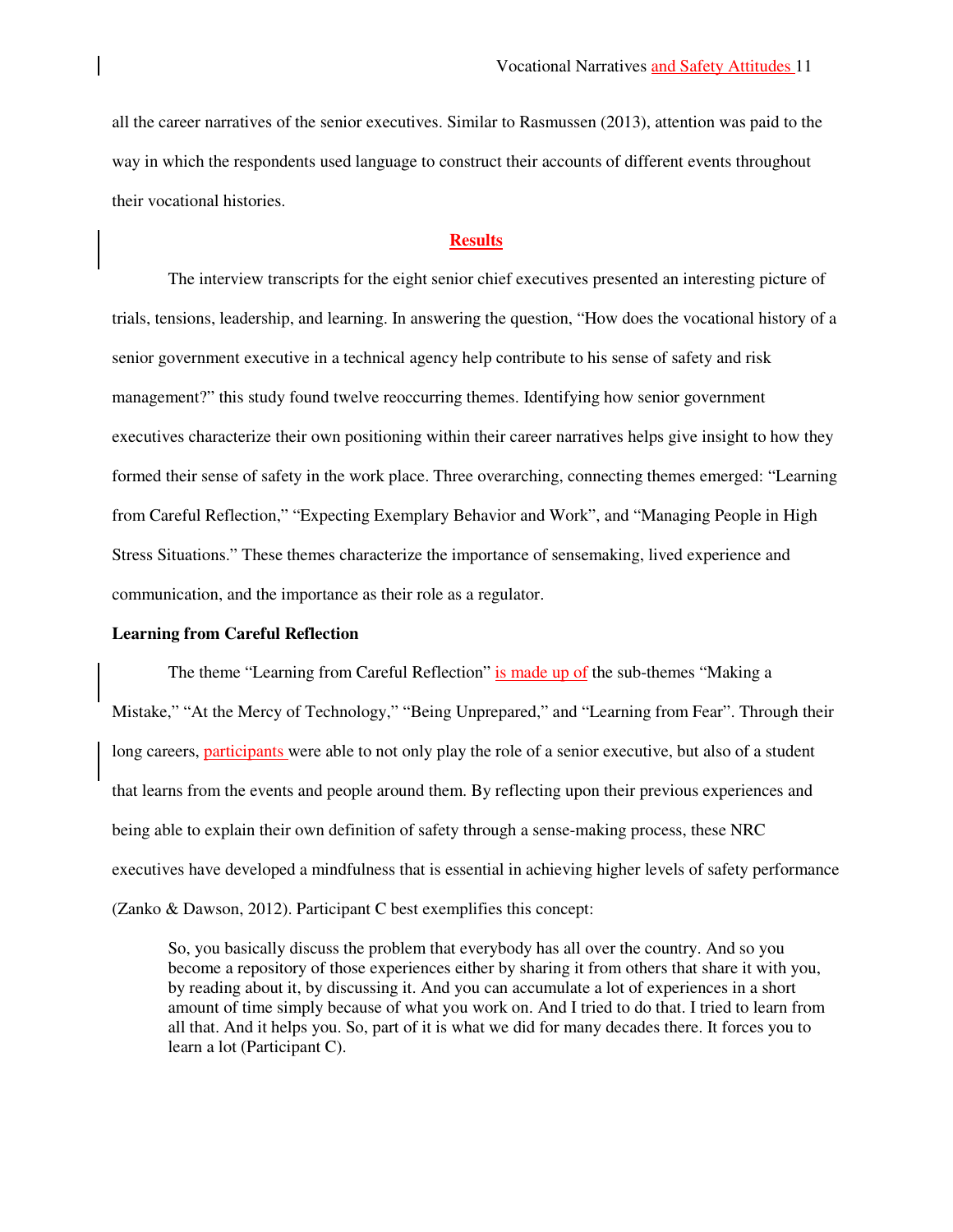**Making a Mistake.** Mistakes were a common theme throughout the transcripts. Recalling either a mistake made by themselves or mistakes made by those in the NRC or at other sties, the respondents learned from the errors of the past. These mistakes led to potentially dangerous and disastrous events at the nuclear power plants and served as a lesson in safety for the respondents. For example, one participant asserts:

And along the way, I made, oh, many mistakes and errors both in the Navy and the NRC, and even since I retired from the NRC as a consultant. And you learn—you probably learn more for the mistakes you made and the errors in judgment than you do from your successes and everything (Participant A).

This demonstrates the importance of reflecting back on past experience or, specifically in the

case, mistakes. Recalling mistakes allows for critically examining the contextual conditions of what had

happened and where problems occurred in order to prevent them from occurring again in the future.

Additionally, Participant G recalls a story about materials exposure from well-logging equipment that had

occurred during his work with the NRC:

 Where the radioactive material drilled into a source, evidentially and contaminated many people, houses, rental cars, hotels, restaurants. And, all those involved in that event. And, subsequent to that event, the NRC stepped back and said, "How can we allow this to happen? How did it happen?" (Participant G).

This quote emphasizes the important role that mistakes play in sense-making. While no

one ever wishes to make mistakes, they are often inevitable and serve to be great learning experiences that

shine light upon the shortcomings of organizations. **At the Mercy of Technology.** Also occurring

frequently was the concept of being "At the Mercy of Technology." The respondents would reference a

time in which the technology being used was not fully understood. One respondent recalls:

…A couple of my most defining experiences were in control rooms of reactors where one I was involved—where a reactor had a signal to shut down and it didn't shut down. That's called an ATWS, anticipated transient without scram. And that was a very defining moment when you expect the reactor to shut down and it doesn't (Participant D).

When working with nuclear power plants, concern for safety is a concern for "the safety of the

reactor" (Participant D). This theme also included the overarching tone of an overall respect for the power

of technology at hand. This was characterized by language that emphasizes the immensity and intricacy of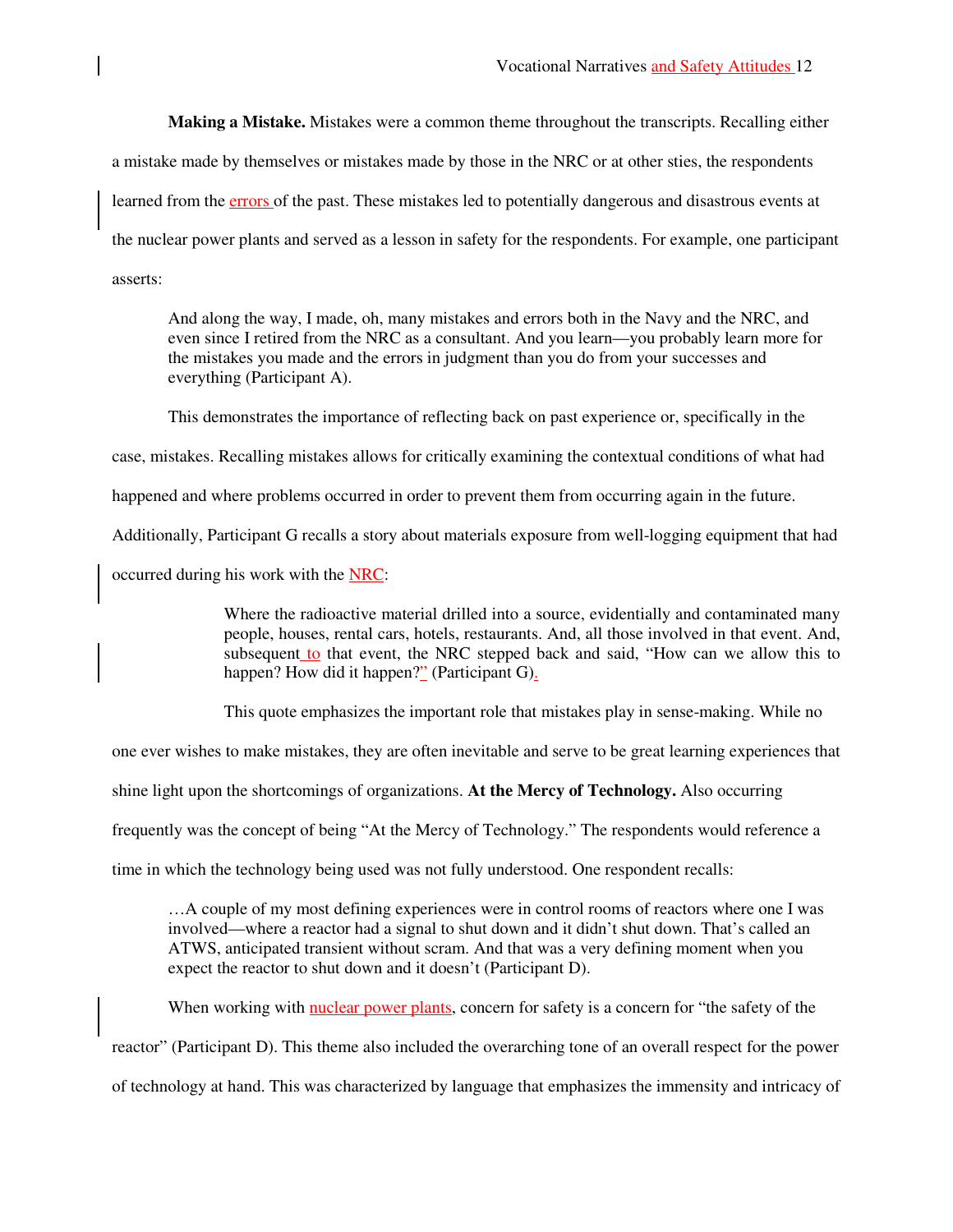the reactors. The NRC executives thus developed a mindfulness of the technology that was carried out on a day-to-day basis. One participant explains:

So I supposed that was probably an important event for all of us to realize that these technologies have complexities, and they always hold the prospect, the possibility of very serious consequences (Participant F).

Awareness of the technology's potential to err without notice required the NRC executives to

operate the power plant with a high amount of caution. In this case, pre-caution and technological

expertise are essential for having a safety mindset.

Correspondingly, Participant A believes that, "It's a demanding and unforgiving technology. And

you need to treat it that way."

**Being Unprepared.** Also frequently occurring throughout the vocational accounts was the

concept of preparation. This theme draws attention to events in which the nuclear power plants lacked the

foresight and precaution for disastrous events. One respondent reflects upon Three Mile Island:

Of course, there's the other side where you wonder about how come they didn't see early on some of the issues that led to the reactor being damaged, and the lack of training, which was something else that eventually got changed in the regulations (Participant C).

The theme about the lack of preparation reveals that participants believed that that knowledge and

expertise are not the only factors when it concerns safety. Through the happenings of power plants within

the NRC and outside of the NRC, participants recognize that a lack of preparation and readiness is all that

it takes for a disaster to occur. This theory's relationship to safety is best illustrated by a quote from

Participant A:

Do I understand what's going on? Have I thought it through? Have I asked the right questions? Is there a reasonable basis established? So one of the components to that reasonable basis, is there something about testing or analysis that needs to be understood here? Have we actually tested it or are we just relying on the analysis? If the answer to that was just relying on analysis then that's probably when you want to pause and say, "Okay well let's go back and double-check that to make sure we have covered appropriately." It's not just as clean as saying, "Well we did a test and it worked" (Participant A).

When working in high reliability organizations, as  $\overline{in}$  the case with nuclear power plants, being

able to plan ahead and think of all the possible things that could wrong is essential in safely operating a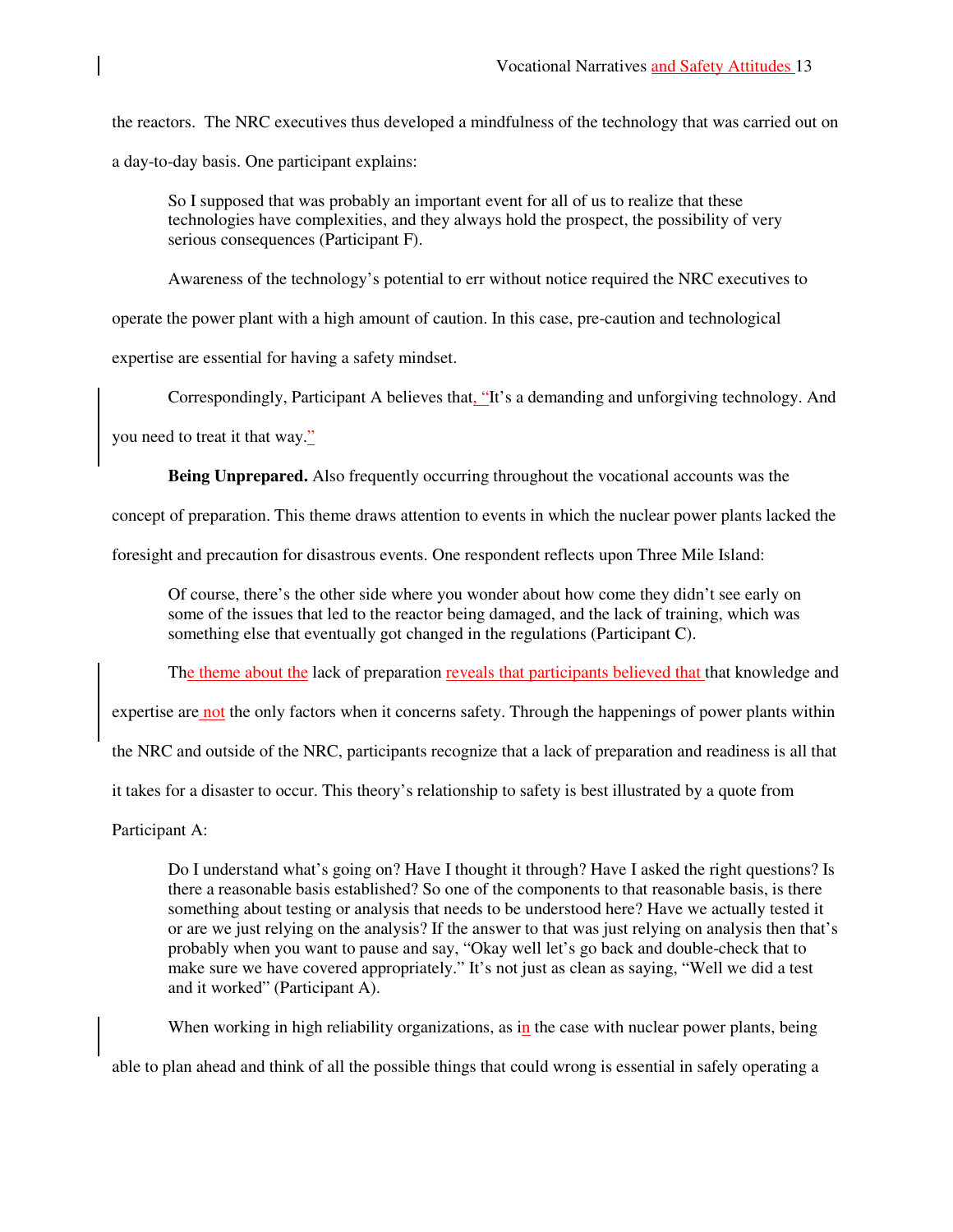power plant. This point was pressed upon the NRC executives when reflecting upon times in which preparation at a nuclear power plant was proven to be inadequate.

**Learning from Fear.** Several senior chief executives became aware of the need for nuclear safety through intimidating stories or alarming, historical events. Their apprehension of power plant crises, in turn, played a crucial role in developing a safety mindset. These various crises include stories of physical injuries, catastrophic historical events like that of Three Mile Island and Fukishima, among others. While the respondents may not have witnessed these happenings firsthand, they were still ingrained into their minds while working with nuclear power. For example:

So, I remember one of my classmates at nuclear power school woke up in the middle of the night with nightmares about the loss of coolant accident. I mean they just hammered that into us (Participant A).

Similarly, a respondent recalls the causes of Three Mile Island and the lessons learned:

That was a big event. Before then, you kind of take a look at how they designed the systems, the equipment, a lot of powers the technical side had. And Three Mile Island kind of highlighted the fact of how much the human factors and the organizational factors contributed to the accident. And therefore, as a professional, it kind of broadened my eyes and my experience about, yeah, the equipment has to be in good working order and … has to be right. But at the end of the day, an organization with human beings doing the activities and how that overlapped all the other features—how important that was (Participant C).

These vivid events are important to developing a sense of nuclear safety because they serve as a

constant reminder of what could go wrong if safety procedures are neglected, or inadequate.

The concept of learning from careful reflection comes from reflecting upon the past. Learning

from mistakes, awareness of the unforgiving technology, instances in which you were unprepared, and

memorable crises foreground the importance of sense-making and experience, for developing a safety

mindset.

# **Expecting Exemplary Behavior and Work**

Another overarching theme that became evident was "Expecting Exemplary Behavior and Work." This theme consisted of the sub- themes of "Being a Leader," "Military Background," "Heroic Stories," and "Setting the Standards High." These four themes were centered on the principles of hard work, being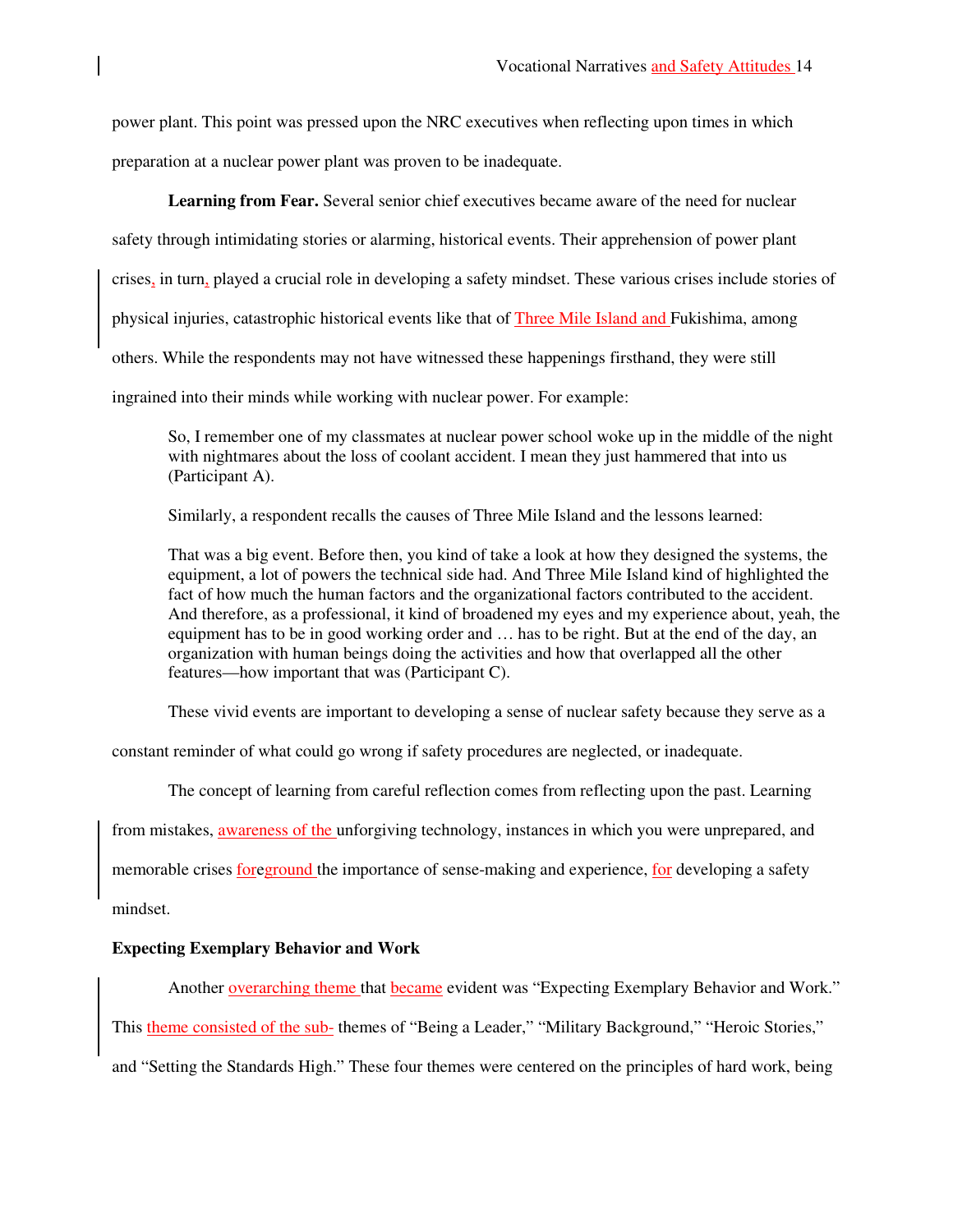able to make tough decisions, and leading by example. The NRC executives expected such behavior of

worker in the NRC. This relationship is best characterized by:

You can't have any weak points. So, you either hold up your, you know, your part of the mission or, again, you need to gracefully leave… So, we're talking about the best of the best going in… It became very obvious that this is a, you know, a very demanding, high standards, high expectations organization (Participant B).

Though, in this instance, Participant B is referring to his fellow classmates in the Nuclear Navy,

language such as this was common throughout the participant interviews. Such high standards translated

to high expectations from the NRC executives of their fellow employees, not only to work efficiently and

professionally, but also in a way that would contribute to the safety culture of the NRC.

**Being a Leader.** The theme of leadership emerged as a strong theme from their career stories.

Labeled as "Being a Leader," these are stories in which the respondent characterizes himself as a leader,

or references leadership qualities in himself or in a colleague. Participant B states plainly:

And, so, the challenge is what my preoccupation for all my 20 years in the NRC, both developing myself as a regulator and then coaching, mentoring, and teaching, you know, others, my [reports] and my staff how to become better regulators (Participant B).

On the other hand, Participant C enacted his honesty and leadership qualities in a more indirect

manner:

I always tried to take the time and tell stories and tried to explain [to] people, help them get it, because I realized how important—you know, when I was doing this for me, then I tried to do for others. And I tried to help them understand the issues and the surroundings and the perspectives. So, it's more dimensions than just the technical dimension. I always tried to do that (Participant C).

Possessing leadership qualities is important in maintaining a strong safety culture, because the

safety of the power plant ultimately does not come down to one person but to all on the workforce. The

NRC executives found that empowering and coaching others in the NRC on the importance of safety in

the workplace was imperative in ensuring a lasting safety culture.

**Military Background.** The vocational histories also often included the respondents referring

back to their days spent in the military. Although not all of the respondents came from a military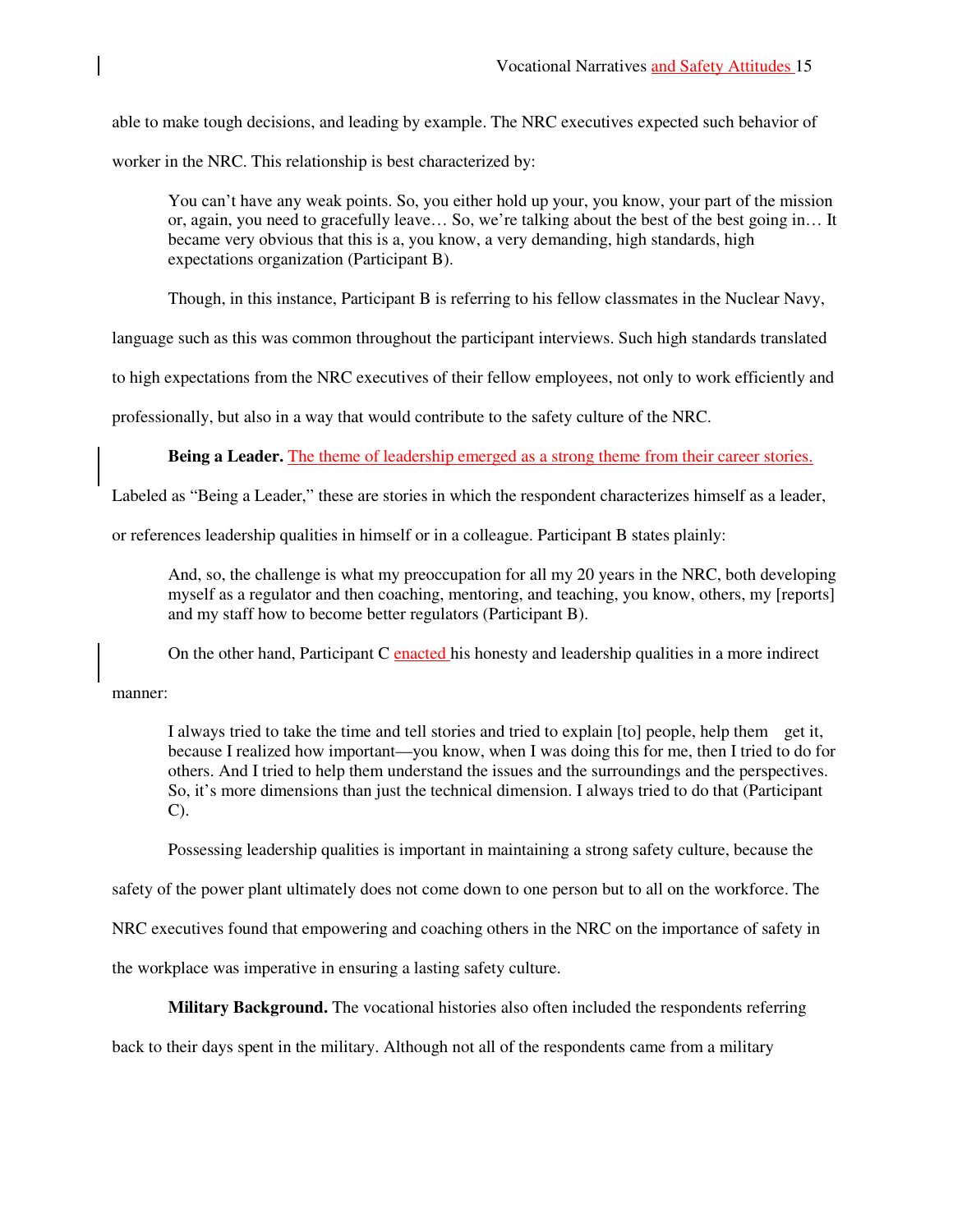background, seven out of nine of them did, and it seemed to greatly impact the way they interpreted

safety. For example, Participant A recalled:

But at nuclear power school, they made a point that, during the first week of that school, to impress upon us the uniqueness and serious nature of working on nuclear power plants.

Additionally, another respondent found that the Navy instilled certain values that helped him

appreciate nuclear safety:

It's really a reverence for nuclear safety and the importance of it… But it really relates to standards and principles that transcend just the normal rules that we abide by day to day, you know, on a much higher level. So, you come out of the Navy, kind of, with a firm grounding with that (Participant B).

Participant B's use of the word "reverence" in his vocational history further emphasizes the true

respect and veneration for nuclear safety that is impressed upon members of the Nuclear Navy and carried into their work in the NRC.

 Additionally, the military enforces the importance of training in preparation for potential crises. As Participant D recalls when referring to his experience with explosive ordinance disposal in the Army, "the training kicks in, and your training and about how to protect yourself and how devices are typically constructed." Further stressing the importance of personal protection, Participant D also states, "you do worry about the asset… but that's less important than your team and your self-preservation."

 The NRC executives whom come from military backgrounds have learned the importance of following the standards and regulations in potentially dangerous situations in order to protect not only yourself, but also your team and colleagues.

**Heroic Stories.** "Heroic stories" consisted of accounts in which there was a problem at the nuclear power plant, within the NRC, or with safety regulations and the respondent came along and fixed the problem preventing a potential disaster. Though the types of stories arose less frequently than other themes, the emphasis and significance of these stories still rendered them important enough to be considered a theme. In the first example of a heroic story, we see an instance in which the respondent, working as an employee of a nuclear power plant, confronted a coworker about his indifference toward safety: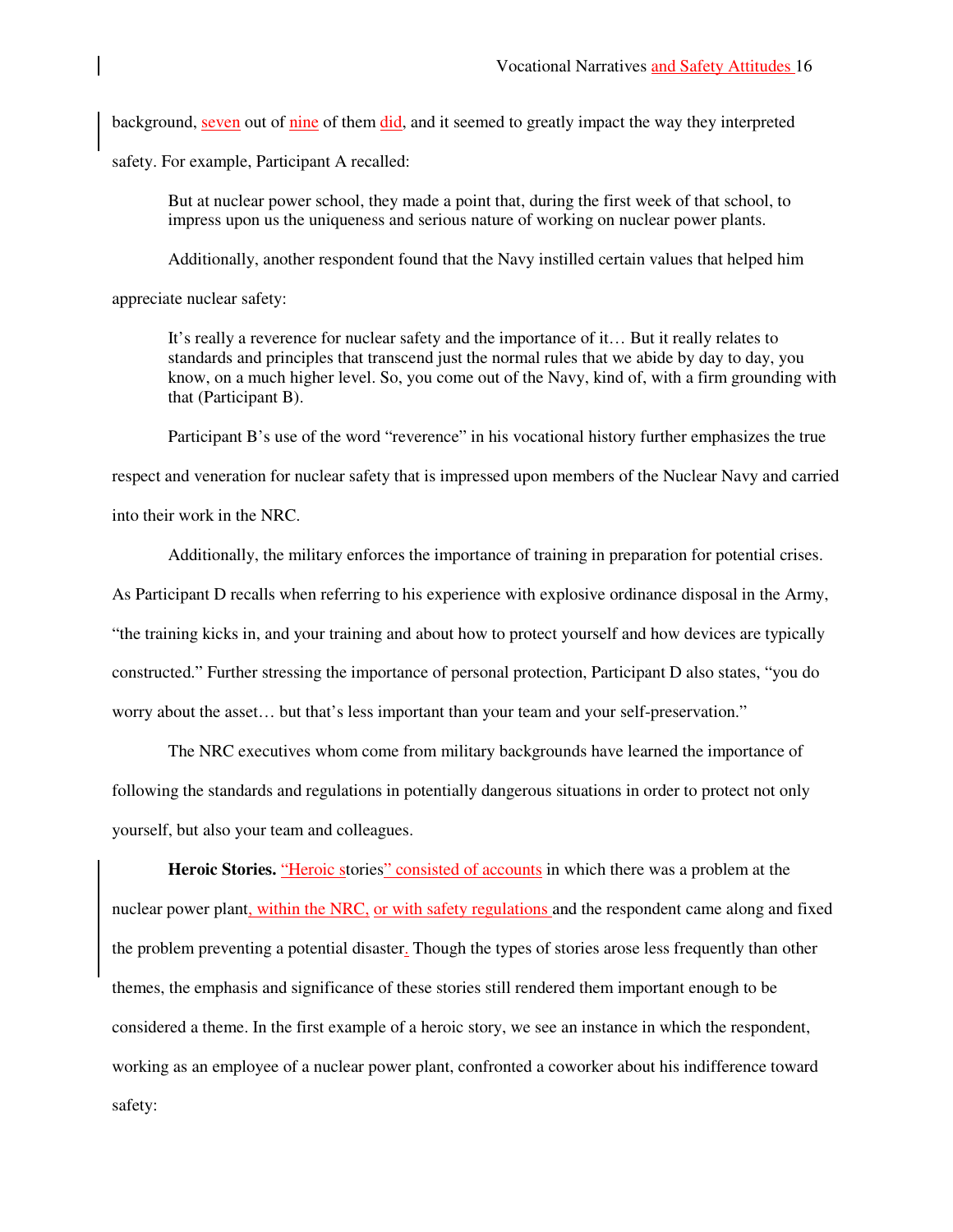And I told him that's what's the problem and he didn't know what I was talking about. I told him. It is a safety issue and you don't recognize it. That's the problem. So there's factors, circumstance, and there's a meaning-ness that surrounds it…It shouldn't matter right that there was no rule. That's not how you do business (Participant A).

Other heroic stories involved stepping up and motivating others to act for safety, without formal

### authority:

So, I called [the utility] up, and I talked with them, and I said, look, I know and you know that I can't get a finding out of this. But you're going to change that [flood protection] strategy... I said to them, look, I'm going to out you. If you don't fix it…I'm going to out you to the press. I said I'm going to have a public meeting out there, and we're going to talk about this strategy and how stupid it is. So, I'm going to - unless you out yourself first and fix it, I'm going to do it. This is that out-of-the-box stuff, OK? Nobody in NRC would ever do this, right? … And to their credit, on a Saturday, they had a hot dog, a weenie roast at the site. And they explained their strategy to the public, and then they had 200 people there. They explained their strategy to the public and what they were going to fix it. And the public was all happy-happy-happy, and they called me back the next Monday and said, man, this was the greatest thing ever. It's going to cost us 12 million dollars to fix it, but it's fixed and our public is really happy. We get it. So, those are the things. I don't know how to explain it, but that's the kind of thing. That's why I was a misfit (Participant D).

By recounting these events in their careers, the NRC executives marked these stories as important

in developing a sense of safety as it relates to nuclear power. These heroic stories reinforce values and

actions that make safety possible. Respondents use them to position themselves as safety advocates, able

to utilize their prior training and knowledge in order to respond to a problem quickly and with good

judgment, not only affecting the immediate safety of the plant but also further developing the NRC's

strong safety culture.

# **The Need for Preparation.** The theme "The Need for Preparation" focuses on the action

associated with preparation. Even though is bears resemblance to the theme "Being Unprepared," these

two themes were distinct enough to allow for their own categories. "Being Unprepared" focused on the

prep work behind nuclear safety and the need for preventative procedures and training, this theme

addresses the importance of active training for response readiness. For example, one respondent reflected

on the Three Mile Island incident and how his perspective on preparation was impacted:

They thought they were doing the right thing. They had the wrong information They had the wrong understanding. And so, if you look at their actions without listening to what they saw and why they did what they did, you'll probably miss the point of that issue. So, that event kind of colored the rest of my life on how I did things (Participant C).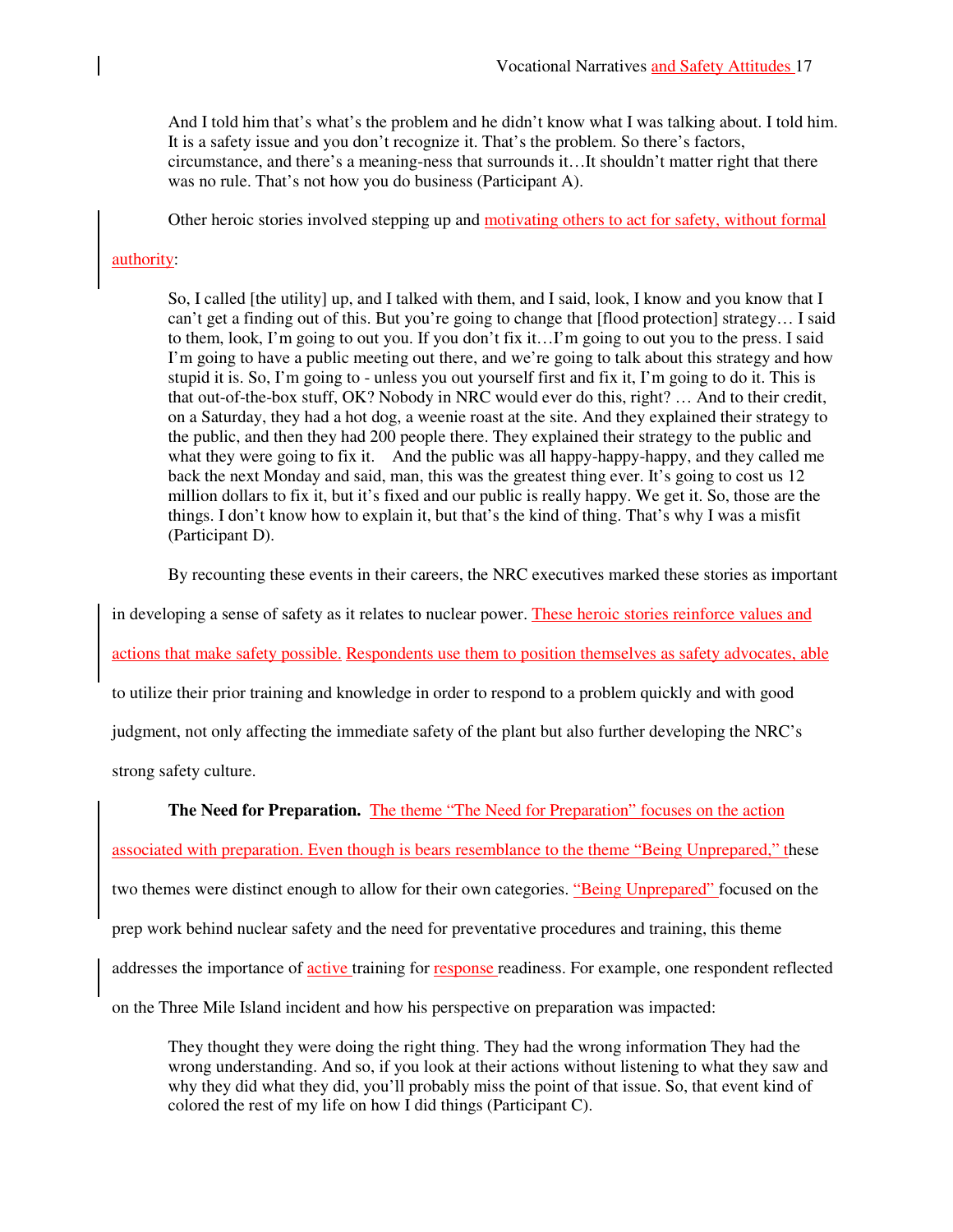Similarly, another respondent focused on the precaution that needs to be taken in case unforeseen events occur:

I think [training] and instilling in the plant operators that this is a big deal when you're operating a nuclear power plant. Things can go wrong. We don't expect them to but they can (Participant  $A)$ .

The main distinction is that the respondents drew much attention to the notion that you can never

fully anticipate what may come in the future. They constructed safety include both safe practices for

today and preparedness for the worst possible scenarios.

**Setting the Standards High.** While reflecting on their time spent working for the NRC, the

respondents would often reflect on their appreciation for the high standards set by their organization.

Many of the respondents had worked for other organizations, but would talk about the NRC and its

concern for safety with veneration. From these stories, the theme of "Setting the Standards High"

emerged. As Participant D explains:

So I took a job with the NRC, and obviously I found a good, solid safety culture at the NRC. And the rest—what's the saying you use? The rest is history. There's a good safety culture. Things were much better with the NRC, trying to do the right things. And so, I ended up staying there .

He continues with an explanation of how NRC safety culture impacted the nuclear industry:

Now it's an over-simplification, but that's one of the things that we did that we made sure we held their feet to the fire, and just not let them get off on anything that we thought was questionable (Participant I).

Expecting exemplary behavior and work is an underlying value that these NRC senior executives

seemed to share. These executives were not only focused inwardly on their organization, but also

licensing regulators so they tended to expect higher standards of the nuclear industry. This theme further

emphasizes the respondents' narrative sense-making of lived experiences, and how they use their

experiences to tell stories about high standards and safety performance and expectations.

# **Managing People in High-Stress Situations**

The final theme, "Managing People in High-Stress Situations," notes the relationship between the

sub-themes "Communicating is Key," "Dealing with Tension," and "Working with the Public." These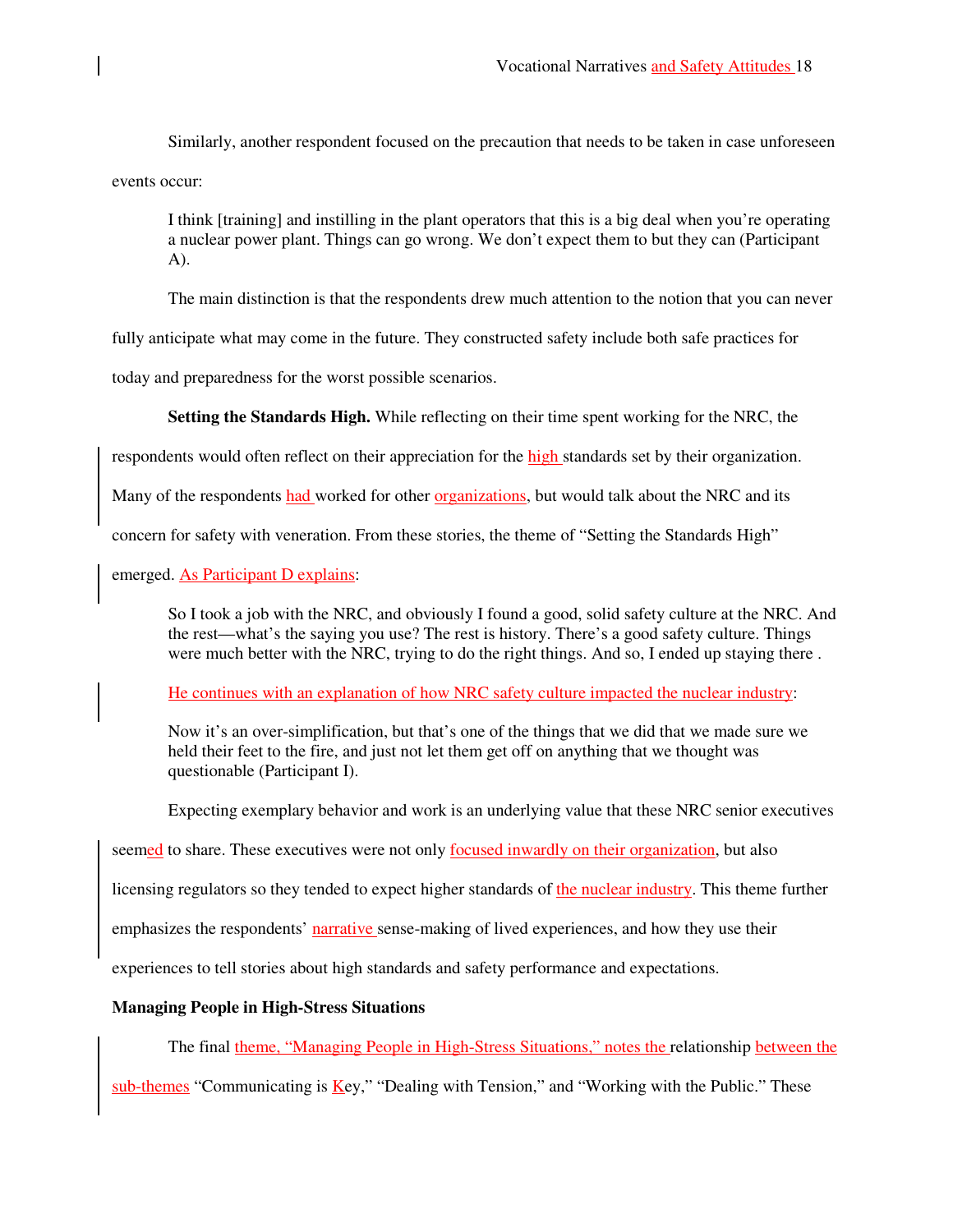sub-themes placed an emphasis on communication, and working with people and the tensions that may arise in doing so. With the high pressure to ensure nuclear safety, NRC personnel face tensions in multiple contexts: managing internal conflict, overseeing the nuclear industry, and managing public controversy about nuclear power. Participant B characterizes this situation:

And people that have, you know, [out sized] egos and who are stubborn, you know, those kinds of behaviors sometimes are engrained in people, and they get in the way of being a good regulator. You spend a lot of—there's a lot of your time dealing with just human nature.

**Communicating is Key.** Communication was also a common topic throughout the transcripts.

The retirees would often tell stories from their careers of poor communication, miscommunication, or

stories in which communication was a key factor in success. Whether it is between the NRC and the

public, the technical staff and the managerial staff, communication among NRC branches, or

communication in general, the importance of communication was emphasized by most respondents.

Specifically, one respondent believes that communication and safety are closely related:

And so the idea was, okay, why can't we just work on a system that incentivizes the employees of the company to identify the issues so they can fix them without worry about getting their bosses in trouble or the company in trouble? Because that employee may hold back on some good information because they're afraid of the consequences (Participant C).

Here, Participant C is highlighting the importance of free and open communication in high-

reliability organizations. In order to ensure that the nuclear power plant is running safely, open

communication needs to be encouraged (Novak  $&$  Sellnow, 2009) and this encourages cohesion and trust

which are essential in avoiding accidents (Myers & McPhee, 2006).

When reflecting upon an investigation over unaccounted for nuclear material in the 1970s and the

differing opinions on the subject, Participant F stated:

It wasn't so much the topic as it was, for me, learning that the training differing professional opinions required a lot of thought about how you do that because if you just brush them off they only grow and become more of a threat to the agency and doing its job. So you need to treat them respectfully, fairly, and try to get to the bottom of what's going on…I think [differing opinions] are right at the root of safety conscious just because typically they involved people who are not happy with the safety of this decision or the way something is be approached (Participant F).

Participant F is drawing attention to the importance of communicating differing opinions and how

they can often point out decisions within the nuclear industry that might not be as safety conscious as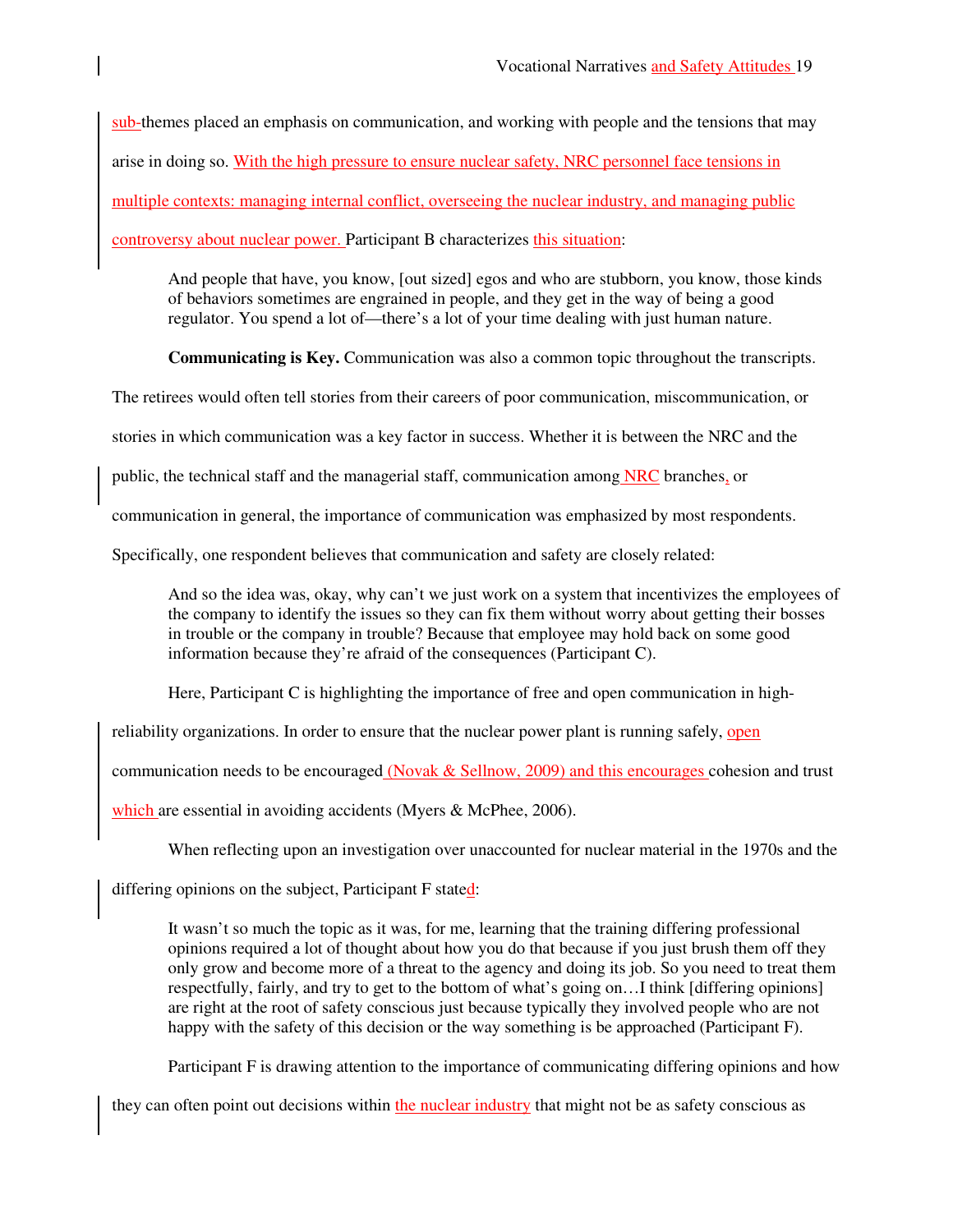originally thought. When communication is encouraged, it can contribute to a strong safety culture (García-Herrero et al., 2013).

**Working with the Public.** One of the most common themes throughout all the transcripts was the experience of "Working with the Public." These were stories in which the respondent would reference times that the NRC had to correspond with the public in some way, or made decisions with the public's interest in mind. Because of the severity and sensitivity of nuclear power, the NRC often had to correspond with the public to give them reassurance. For example, when Bill Clinton, acting as governor of Arkansas, gave a statement to the public about the nuclear plant in that state, one respondent recalls:

And, so, he did not address, in his press conference when I was standing next to him, he did not address the technical aspects of nuclear safety. He didn't try to convince anybody that, you know, that they shouldn't worry. He dealt with public perception [about safety] (Participant A).

 The respondents talk about the importance of the public's perception of the NRC, and the importance of having their trust. Specifically, Participant C states, "…that credibility and trust is as important as getting the right technical decision, because if the public or Congress doesn't trust you, it doesn't matter how right you are."

Participant C goes on to define nuclear safety as something directly related to the safety of the public:

 I think the best way to define it [nuclear safety] is where you have an outcome that there's no significant consequences to society. In other words, the facilities are operated in a way that there are no releases and no radiation exposure. So, the outcomes of using this technology in such a way that there's no harm to society (Participant C).

The public's perception safety is at the center of nuclear safety. Therefore, these NRC executives

made nuclear safety decisions with not only safety in mind, but also how the decision will be perceived.

Nuclear power is highly technical in nature and communicating NRC decision can prove to be difficult,

but the public's reassurance is crucial in the success of the power plant.

**Dealing with Tension.** The most **frequent** theme was the theme of tension. In a highly technical,

complex organization such as that of the NRC, tension is virtually unavoidable. The vocational narratives

included accounts of tension between managerial and technical staff, the tension between inspecting and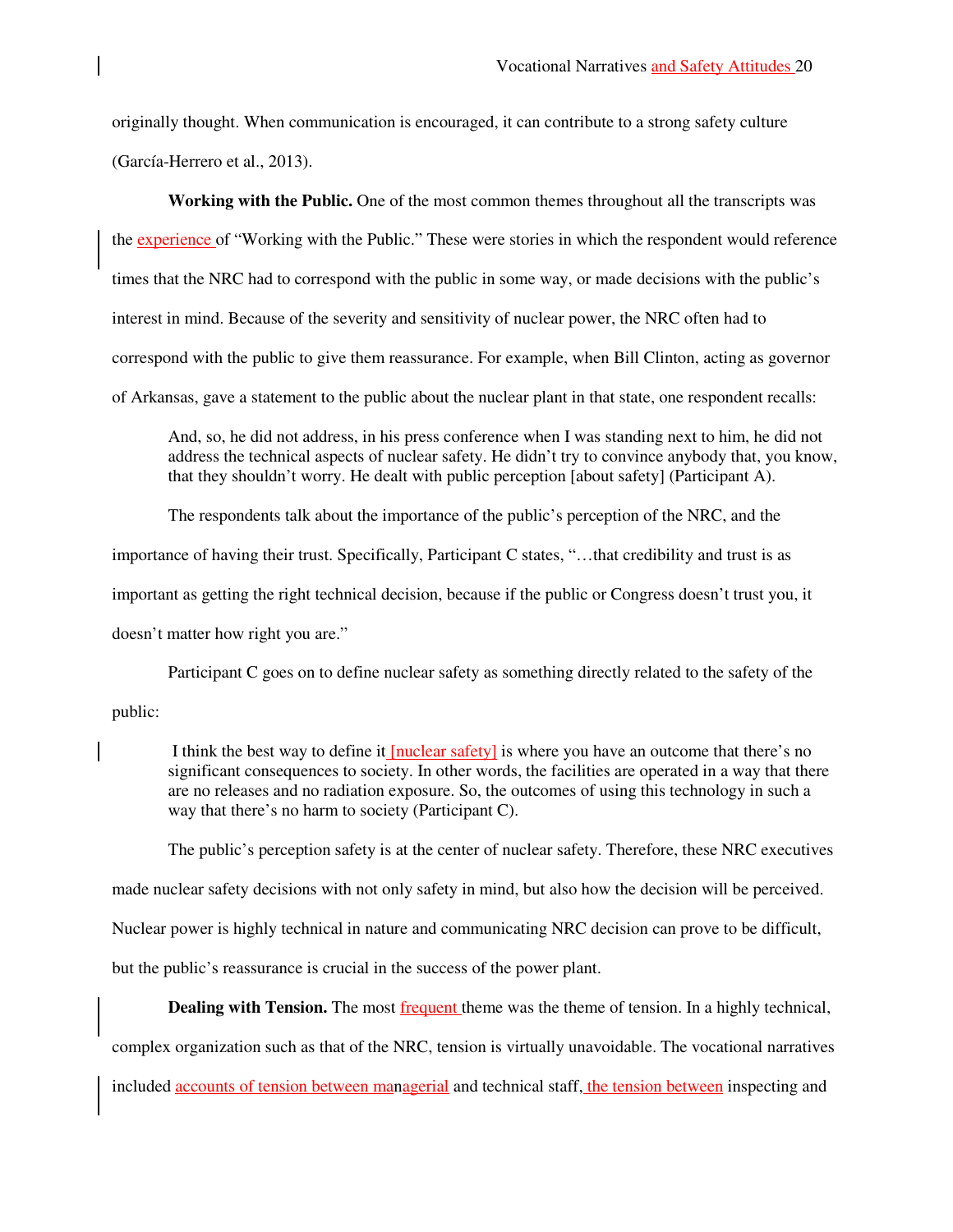doing, the tension between NRC and the public, and a tension from general constraints faced by the organization. An example of this can be seen in Participant D's account of some of the tensions between managerial and technical staff:

Many of these bureaucrats that are in the NRC, they'll say something because that's just how they feel, what they think. But they've never lived it. So they're liable to say something that is just nonsensical because they don't know what they're talking about.

Participant D is drawing attention to the strain between those with authority and those who have

experienced working at a power plant. This type of influence may be described as legitimate, in which the

NRC managers have the position authority over the technical staff. Participant D, however, explains the

technical staff's indignation to listen to the managers, whom he calls "bureaucrats," because they believe

that their own experience should be more influential than position authority.

Additionally, respondents face a tension between the acts of inspecting and doing:

Some of them were resident inspectors, and you get a lot of people who were resident inspectors. But being a resident inspector is completely different than being an operator and being responsible and actually performing the work. Overseeing the work as a resident inspector is much different than actually doing the work (Participant D).

Again, attention is drawn to the difference between lived experience and unapplied knowledge.

While the inspectors know what to look for, those doing the grunt work "... get to feel it. [They] get to

smell it, see it. And [they're] responsible for whatever happens when you turn that valve" (Participant D).

In other words, the immediate responsibility of carrying out the safety of the reactor falls into the hands of

those who are doing, not inspecting.

Another tension is managing conflict with the public:

You know, an engineer feels that he or she can communicate with another engineer, but they may not feel that they can communicate with a member of the public because the member of the public doesn't speak their language, doesn't know what they are talking about, and the engineer may not want to try to find a more common way of saying what they want to say (Participant F).

In order to assure the public that a nuclear power plant is operating safely, the NRC staff must be

able to communicate it in a way that the public will understand. Many respondents talk about the public

perception of safety. While risk communication is important, the NRC legitimacy is contingent on the

trust and risk tolerance of the public (Ash, 2010).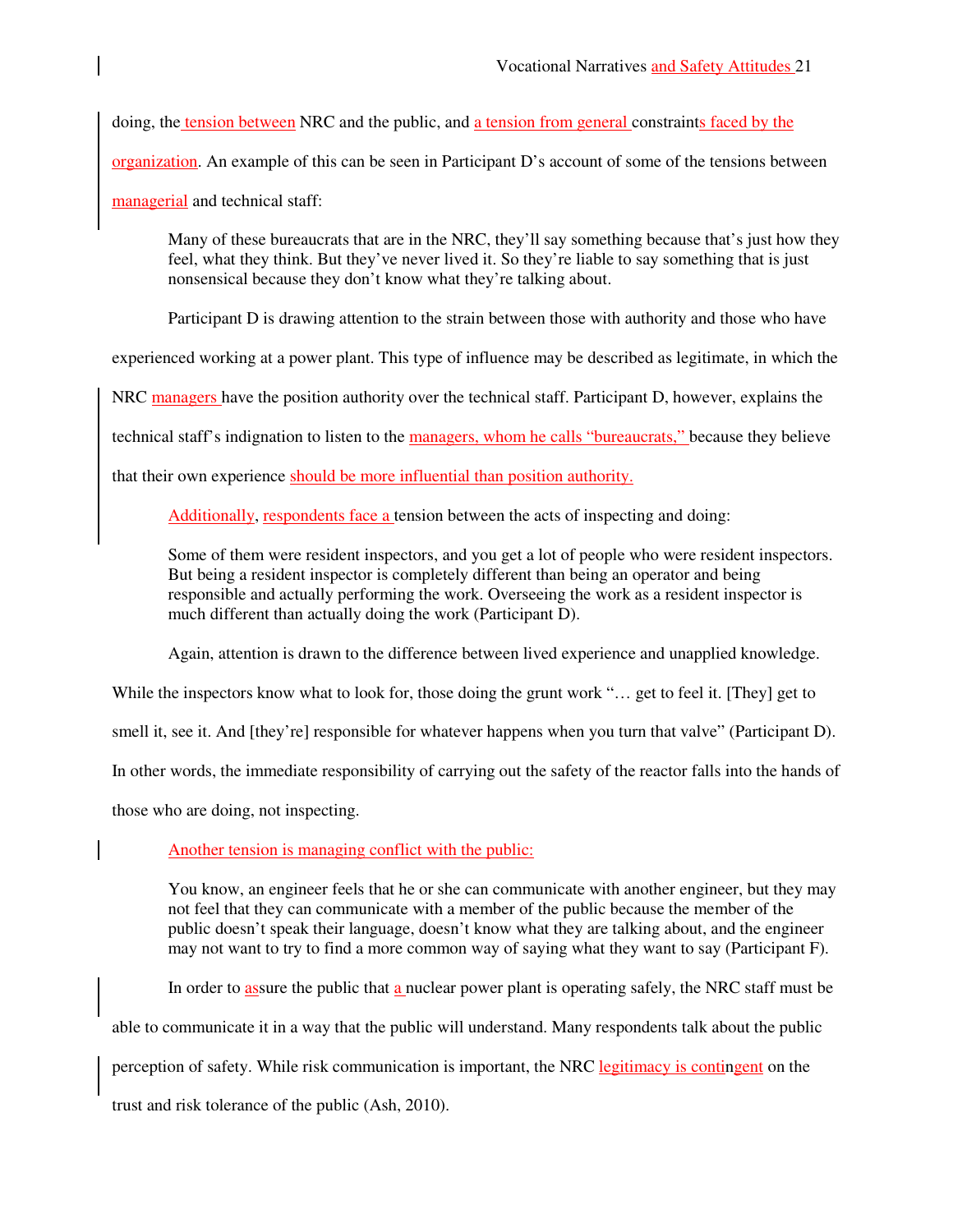NRC executives also faced a tension between upholding NRC regulations and procedures and the fact that, often, these regulations and procedures were often inadequate. Participant I illustrates this tension:

And so [the utility] basically promised to fix [the nuclear power plant in question] if the regulator just gave them the room to fix  $[the plant]$ . So, that's kind of the deal that was struck ... And so, I didn't agree with that because there were some things that I saw there that were really bad… But there was nothing I could do about it, so there you go.

This tension illustrates the paradox of the respondent's responsibility to work for nuclear safety while also being charged with following legal procedures.

Though each these tensions may "complicate the enactment of safety," these NRC executives

learned how to make sense of their situation and nonetheless ensure that the nuclear power plant operated

safely (Barbour & Gill, 2014, p. 168).

### **Conclusion**

 This study set out to answer the question: How does the vocational history of a senior government executive in a technical agency help contribute to his or her sense of safety and risk management? Vocational narratives position respondents as committed to safety and committed to the mission and values of the NRC. The three major themes of their narratives outline important principles of a strong safety mindset and how a career of intermingling experience with reflection helps to create and sustain a strong commitment to safety.

The first theme was learning from careful reflection. These respondents found that by taking the time to reflect back on the past and make sense of their experiences, they were able to decipher between the safety-conscious decisions that were made and the actions that were made without safety as the main priority. Sense-making puts previous experiences into contextual conditions, thus safety becomes a constructed concept (Zanko & Dawson, 2012).

The second theme was expecting exemplary behavior and work. As stated previously, successful safety cultures are those in which the regulator inspires and motivates the workforce (Hale et al., 2010). This theme drew on the notion that what a regulator allows becomes that best that he or she will receive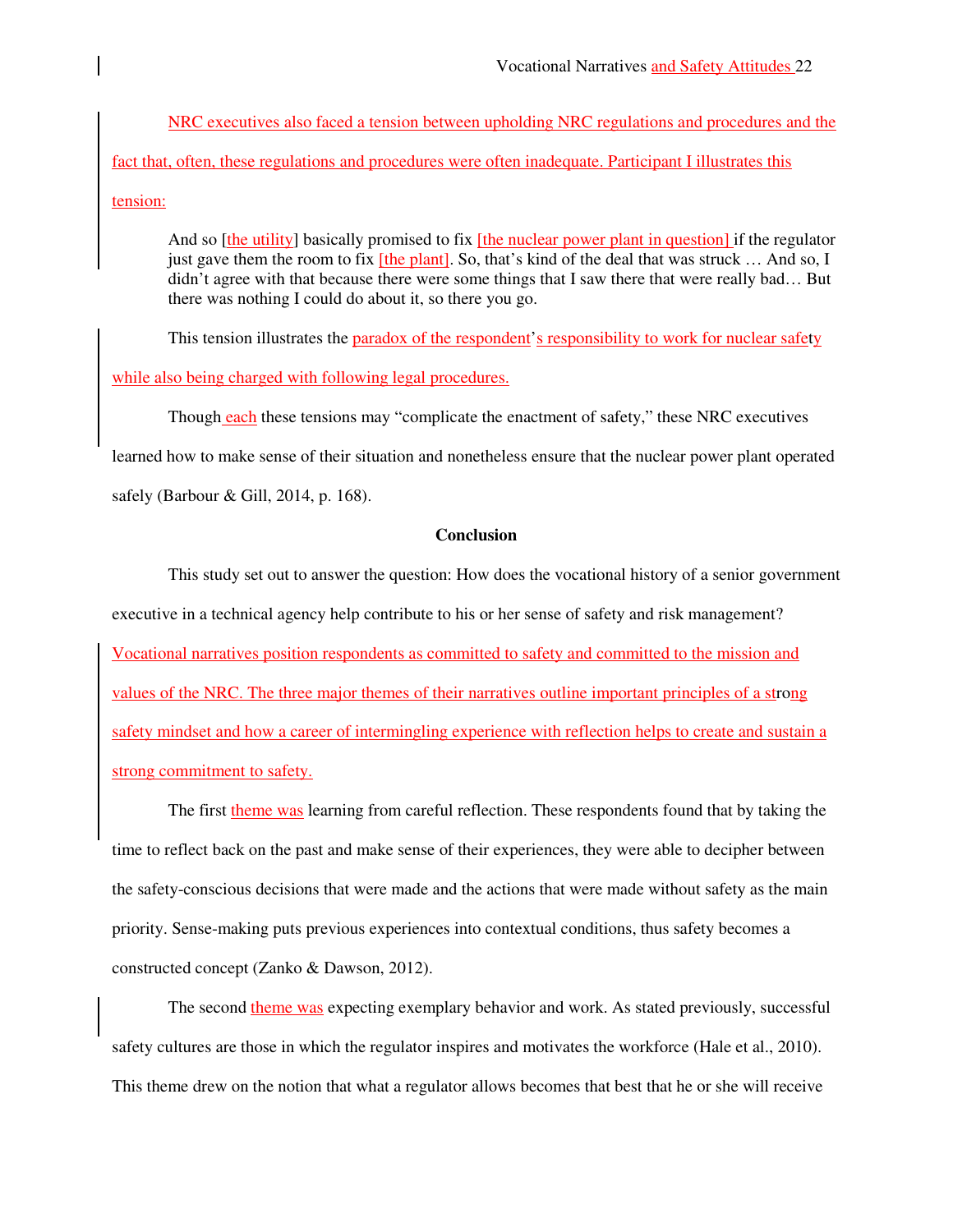from the workforce. What the regulator allows becomes the standard. Therefore, a strong safety mindset involves not only a personal appreciation for safety, but also expecting a high regard for safety from the entire sector's workforce.

 The third theme was being able to manage people in high-stress situations. The regulator serves as the overseer of safety and risk management, but they also have to handle different forms of tension and stress. In the midst of the stressors and tensions, the senior executives have learned how to allow for an open communication climate in order to maintain a strong safety culture.

 Though not everyone will come to develop a safety mindset in precisely the same way, this study shows the importance of paying close attention to vocational narratives to understand how commitment to safety is created and reinforced. Applicably, technical agencies may look for these qualities when considering promoting someone to senior executive status. Correspondingly, those applying for senior executive status may do so more confidently if they possess these qualities that have helped others achieve a strong safety mindset.

It takes a career's worth of experience to develop a commitment to safety such as that of these senior executives. However, this study has identified some of the process that assist in developing a safety mindset. It has illuminated the common experiences that helped these respondents develop their sense of safety and how they have come to understand them. In the telling of the story itself, the respondents have clarified the relationship between experience and reflection for developing a sense of safety and risk management.